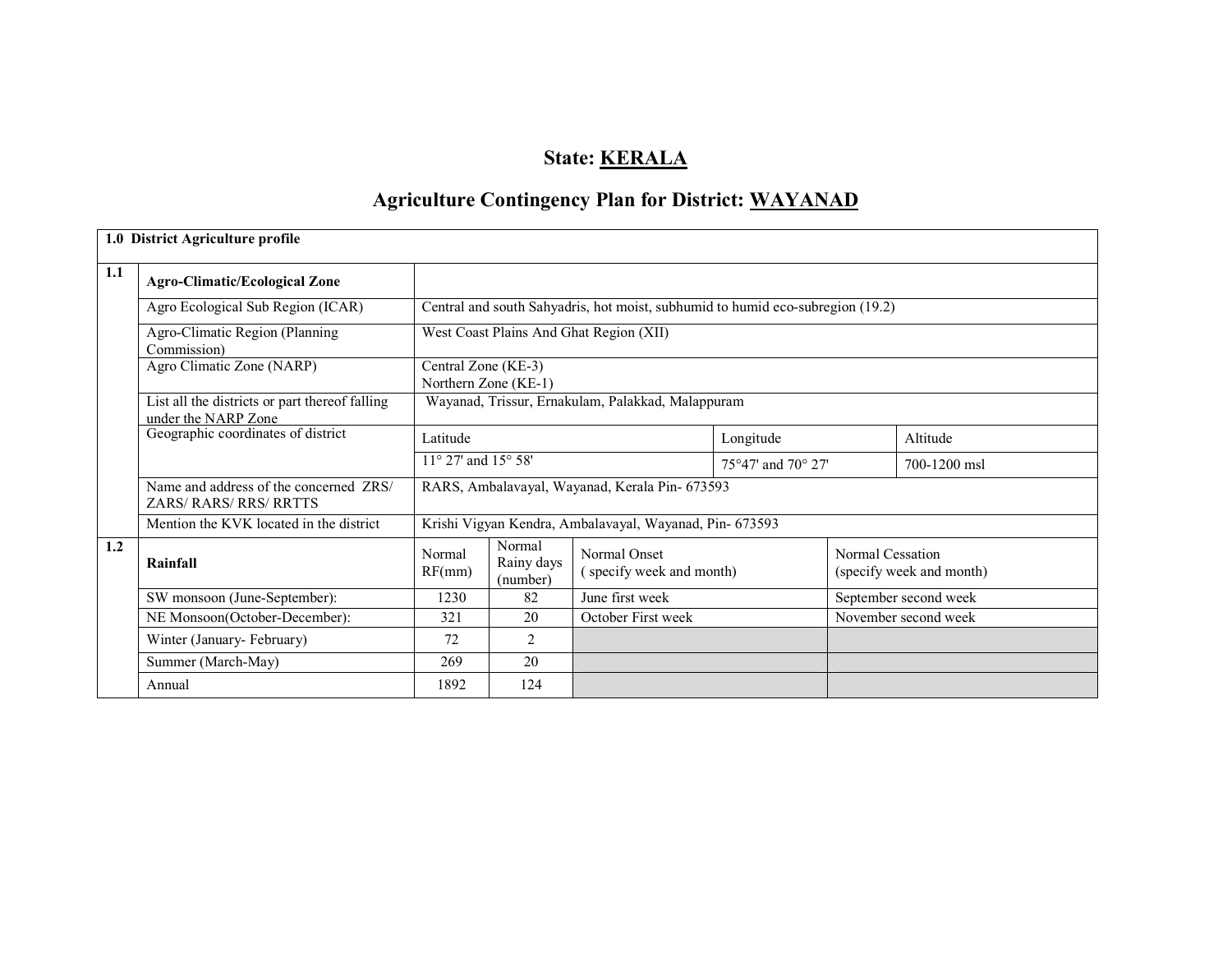| 1.3 | Land use<br>pattern of the<br>district (latest<br>statistics) | Geographical<br>area | Forest<br>area | Land under<br>non-<br>agricultural use | Permanent<br>pastures | Cultivable<br>wasteland | Land under<br>Misc. tree<br>crops and<br>groves | Barren and<br>uncultivable<br>land | Current<br>fallows | Other<br>fallows |
|-----|---------------------------------------------------------------|----------------------|----------------|----------------------------------------|-----------------------|-------------------------|-------------------------------------------------|------------------------------------|--------------------|------------------|
|     | <b>Area ('000ha)</b>                                          | 212.9                | 78.7           | 10.0                                   | 0.04                  | 1.03                    |                                                 | 0.2                                | 1.8                | $\ldots 0$       |

| 1.4 | Major Soils (common names like shallow<br>red soils etc.,) | Area ('000 ha) | Percent (%) of total Geographical area |  |  |
|-----|------------------------------------------------------------|----------------|----------------------------------------|--|--|
|     | Sandy clay loam soils                                      | 115.2          | 55.0                                   |  |  |
|     | Clay loam soils                                            | 49.0           | 23.4                                   |  |  |
|     | Sandy clay soils                                           | 28.2           | 13.5                                   |  |  |
|     | Sandy loam soils                                           | 10.5           | 5.0                                    |  |  |
|     | Clay soils                                                 | 5.0            | 2.4                                    |  |  |
|     | Loamy sand soils                                           | 1.5            | 0.7                                    |  |  |
| 1.5 | <b>Agricultural land use</b>                               | Area ('000 ha) | Cropping intensity % (GCA/NSA)         |  |  |
|     | Net sown area                                              | 117.9          |                                        |  |  |
|     | Area sown more than once                                   | 94.4           | 180%                                   |  |  |
|     | Gross cropped area                                         | 212.3          |                                        |  |  |

| 1.6 | <b>Irrigation</b>    | Area ('000 ha) |
|-----|----------------------|----------------|
|     | Net irrigated area   | 10.3           |
|     | Gross irrigated area | 117.9          |
|     | Rainfed area         | 111.9          |
|     |                      |                |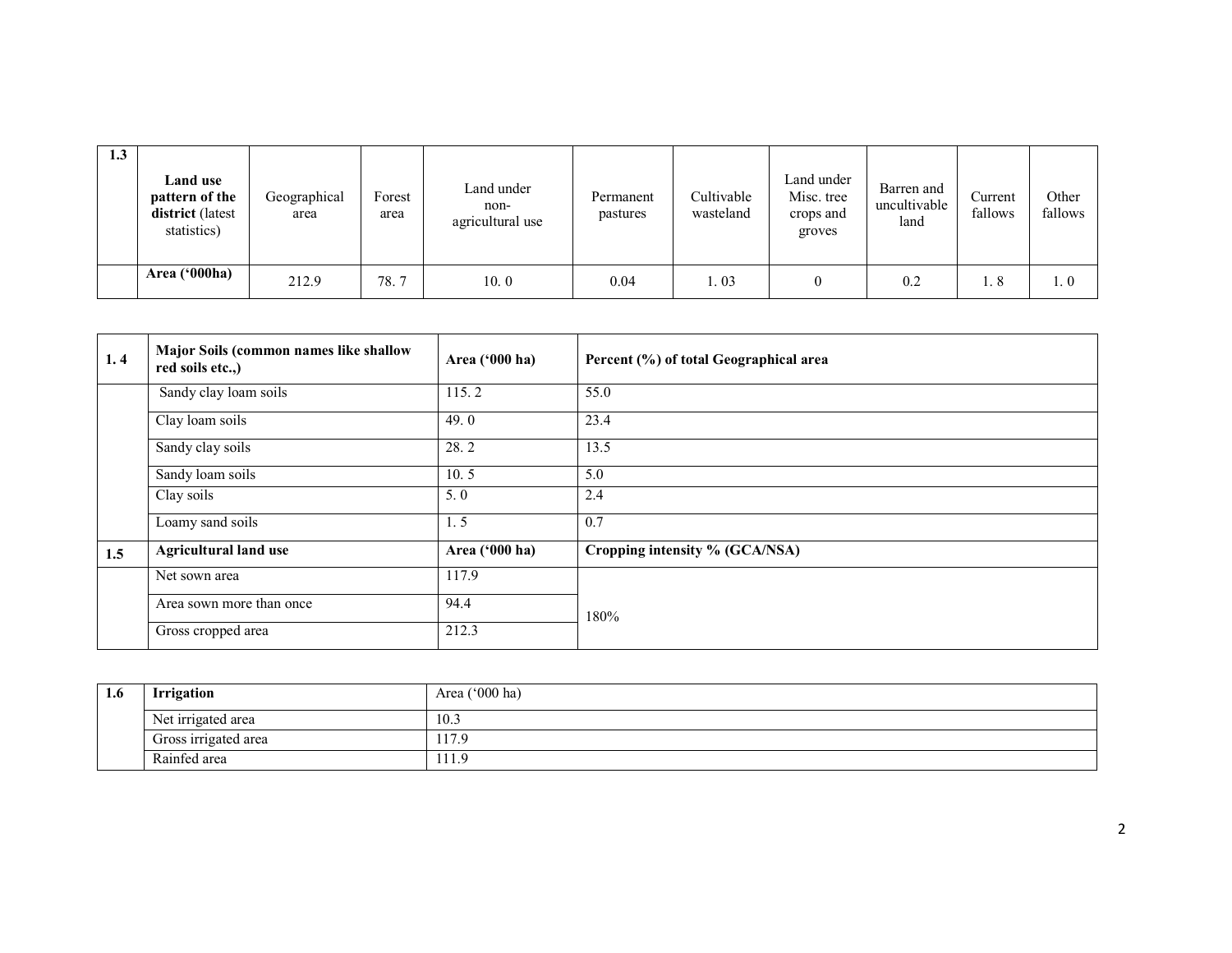| <b>Sources of Irrigation</b>                                                                               | Number                    | Area (000ha)             | Percentage of total irrigated area |  |  |
|------------------------------------------------------------------------------------------------------------|---------------------------|--------------------------|------------------------------------|--|--|
| Canals                                                                                                     |                           | 1.2                      | 11.06                              |  |  |
| Tanks                                                                                                      |                           | 0.2                      | 1.5                                |  |  |
| Open wells                                                                                                 |                           | 0.1                      | 0.8                                |  |  |
| Bore wells                                                                                                 | $\qquad \qquad -$         | 0.04                     | 0.3                                |  |  |
| Lift irrigation                                                                                            |                           | 0.4                      | 3.8                                |  |  |
| Micro-irrigation                                                                                           | $\overline{\phantom{0}}$  | $\overline{\phantom{a}}$ | $\overline{\phantom{0}}$           |  |  |
| Other sources                                                                                              | $\qquad \qquad -$         | 9.0                      | 82.5                               |  |  |
| Total Irrigated Area                                                                                       |                           | 10.9                     |                                    |  |  |
| Pump sets                                                                                                  | $\overline{\phantom{0}}$  |                          |                                    |  |  |
| No. of Tractors                                                                                            | $\qquad \qquad -$         |                          |                                    |  |  |
| Groundwater availability and use* (Data<br>source: State/Central Ground water<br><b>Department /Board)</b> | No. of blocks/<br>Tehsils | $(\%)$ area              |                                    |  |  |
| Over exploited                                                                                             | <b>Nil</b>                |                          |                                    |  |  |
| Critical                                                                                                   | Nil                       |                          |                                    |  |  |
| Semi-critical                                                                                              | One                       | 36.4%                    |                                    |  |  |
| Safe                                                                                                       | Two                       | 63.6%                    |                                    |  |  |
| Wastewater availability and use                                                                            |                           |                          |                                    |  |  |
| Ground water quality                                                                                       | Good                      |                          |                                    |  |  |
| *over-exploited: groundwater utilization > 100%; critical: 90-100%; semi-critical: 70-90%; safe: <70%      |                           |                          |                                    |  |  |

# 1.7 Area under major field crops & horticulture etc. (2008-09)

| 1.7 |   | <b>Major Field Crops cultivated</b> |                  | Area ('000 ha) |                  |         |        |              |  |  |  |
|-----|---|-------------------------------------|------------------|----------------|------------------|---------|--------|--------------|--|--|--|
|     |   |                                     | <b>Kharif</b>    |                | Rabi             |         | Summer | <b>Total</b> |  |  |  |
|     |   |                                     | <b>Irrigated</b> | Rainfed        | <b>Irrigated</b> | Rainfed |        |              |  |  |  |
|     |   | Rice                                |                  |                | 5.9              | ر. ر    | 2.9    | 12.4         |  |  |  |
|     | ∠ | Pulses                              |                  |                |                  |         | 0.3    | 0.3          |  |  |  |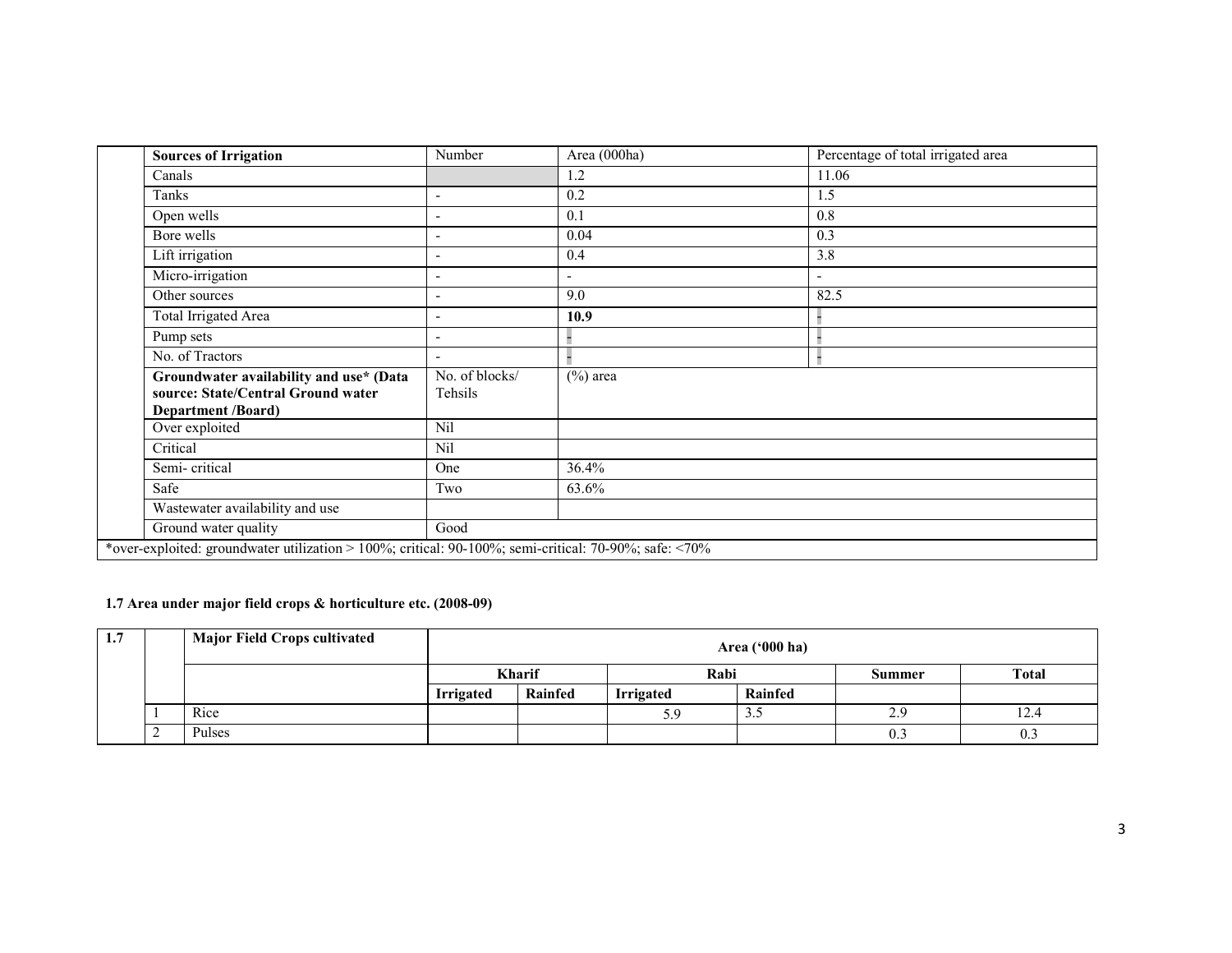|                | Horticulture crops - Fruits         | <b>Total area</b>        |  |  |  |  |  |
|----------------|-------------------------------------|--------------------------|--|--|--|--|--|
| 1              | Banana                              | 12.8                     |  |  |  |  |  |
| $\overline{2}$ | Jack                                | 12.4                     |  |  |  |  |  |
| $\mathfrak{Z}$ | Mango                               | 5.6                      |  |  |  |  |  |
| $\overline{4}$ | Plantain                            | 1.7                      |  |  |  |  |  |
| 5              | Cashew                              | 1.3                      |  |  |  |  |  |
| 6              | Other fruits                        | 0.5                      |  |  |  |  |  |
|                | Horticultural crops - Vegetables    | <b>Total area</b>        |  |  |  |  |  |
| $\mathbf{1}$   | Elephant foot yam                   | 3.1                      |  |  |  |  |  |
| $\sqrt{2}$     | Tapioca                             | 2.6                      |  |  |  |  |  |
| $\overline{3}$ | Drumstick                           | 0.7                      |  |  |  |  |  |
| $\overline{4}$ | Pumpkin                             | 0.2                      |  |  |  |  |  |
| 5              | Bitter gourd                        | 0.1                      |  |  |  |  |  |
| 6              | Ash gourd                           | 0.1                      |  |  |  |  |  |
| $\overline{7}$ | Other vegetables<br>0.5             |                          |  |  |  |  |  |
|                | <b>Medicinal and Aromatic crops</b> | <b>Total area</b>        |  |  |  |  |  |
| 1              | Ginger                              | 7.3                      |  |  |  |  |  |
| $\sqrt{2}$     | Turmeric                            | 0.4                      |  |  |  |  |  |
| $\overline{3}$ | Lemon Grass                         | 0.3                      |  |  |  |  |  |
|                | <b>Plantation crops</b>             | <b>Total area</b>        |  |  |  |  |  |
| $\mathbf{1}$   | Coffee                              | 67.4                     |  |  |  |  |  |
| $\sqrt{2}$     | Arecanut                            | 12.7                     |  |  |  |  |  |
| $\mathfrak{Z}$ | Coconut                             | 11.5                     |  |  |  |  |  |
| $\overline{4}$ | Rubber                              | 8.1                      |  |  |  |  |  |
| $\overline{5}$ | Tea                                 | 5.8                      |  |  |  |  |  |
| 6              | Pepper                              | 4.5                      |  |  |  |  |  |
|                | <b>Fodder crops</b>                 | <b>Total area</b>        |  |  |  |  |  |
| 1              | Fodder Grass                        | 0.3                      |  |  |  |  |  |
|                | Total fodder crop area              | $\blacksquare$           |  |  |  |  |  |
|                | <b>Grazing land</b>                 | $\overline{\phantom{a}}$ |  |  |  |  |  |
|                | Sericulture etc                     | 0.3                      |  |  |  |  |  |
|                | <b>Others (Specify)</b>             | $\overline{\phantom{a}}$ |  |  |  |  |  |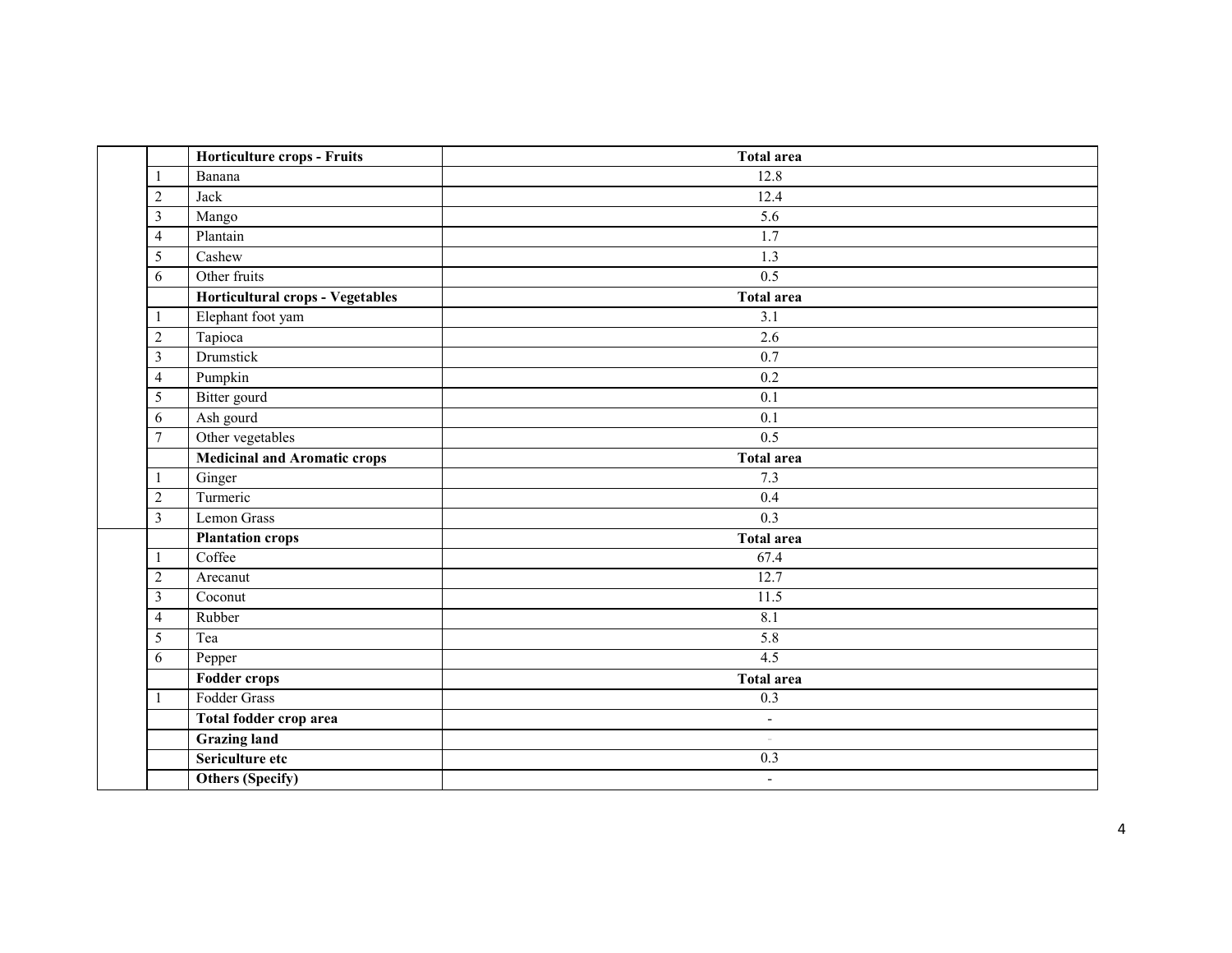| 1.8  | Livestock                                                                   |                  | <b>Male ('000)</b>       |                    | Female ('000)                            |                                                          | <b>Total ('000)</b>               |  |  |  |  |
|------|-----------------------------------------------------------------------------|------------------|--------------------------|--------------------|------------------------------------------|----------------------------------------------------------|-----------------------------------|--|--|--|--|
|      | Non descriptive Cattle (local low yielding)                                 |                  | 12.8                     |                    | 33.2                                     | 46.1                                                     |                                   |  |  |  |  |
|      | Crossbred cattle                                                            |                  | 14.2                     |                    | 106.3                                    |                                                          | 120.5                             |  |  |  |  |
|      | Non descriptive Buffaloes                                                   |                  | 8.6                      |                    | 3.8                                      |                                                          | 12.4                              |  |  |  |  |
|      | <b>Graded Buffaloes</b>                                                     |                  | $\blacksquare$           |                    | $\sim$                                   |                                                          | $\sim$                            |  |  |  |  |
|      | Goat                                                                        |                  | 18.6                     |                    | 51.8                                     |                                                          | 70.4                              |  |  |  |  |
|      | Sheep                                                                       |                  | $\overline{\phantom{a}}$ |                    | $\blacksquare$                           |                                                          | 3.0                               |  |  |  |  |
|      | $\overline{Pig}$                                                            |                  | $\Delta$                 |                    | $\overline{a}$                           |                                                          | 11.8                              |  |  |  |  |
|      | Commercial dairy farms (Number)                                             |                  |                          |                    |                                          |                                                          | NA                                |  |  |  |  |
| 1.9  | <b>Poultry</b>                                                              |                  | No. of farms             |                    |                                          | Total No. of birds ('000)                                |                                   |  |  |  |  |
|      | Commercial                                                                  |                  |                          |                    |                                          |                                                          |                                   |  |  |  |  |
|      | Backyard                                                                    |                  |                          |                    | 8301.1                                   |                                                          |                                   |  |  |  |  |
| 1.10 | Fisheries (Data source: Chief Planning Officer)                             |                  |                          |                    |                                          |                                                          |                                   |  |  |  |  |
|      |                                                                             |                  |                          |                    |                                          |                                                          |                                   |  |  |  |  |
|      | A. Capture                                                                  |                  |                          |                    |                                          |                                                          |                                   |  |  |  |  |
|      | i) Marine (Data Source:<br>Fisheries Department)                            | No. of fishermen |                          | <b>Boats</b>       |                                          | <b>Nets</b>                                              | <b>Storage</b><br>facilities (Ice |  |  |  |  |
|      |                                                                             |                  | Mechanized               | Non-<br>mechanized | Mechanized<br>(Trawl nets,<br>Gill nets) | Non-mechanized<br>(Shore Seines, Stake<br>$&$ trap nets) | plants etc.)                      |  |  |  |  |
|      |                                                                             | <b>Nil</b>       | <b>Nil</b>               | <b>Nil</b>         | <b>Nil</b>                               | <b>Nil</b>                                               | <b>Nil</b>                        |  |  |  |  |
|      | No. Farmer owned ponds<br>ii) Inland (Data Source: Fisheries<br>Department) |                  |                          |                    | <b>No. of Reservoirs</b>                 |                                                          | No. of village tanks              |  |  |  |  |
|      |                                                                             |                  | 2179                     |                    | $\overline{2}$                           | <b>Nil</b>                                               |                                   |  |  |  |  |
|      | <b>B.</b> Culture                                                           |                  |                          |                    |                                          |                                                          |                                   |  |  |  |  |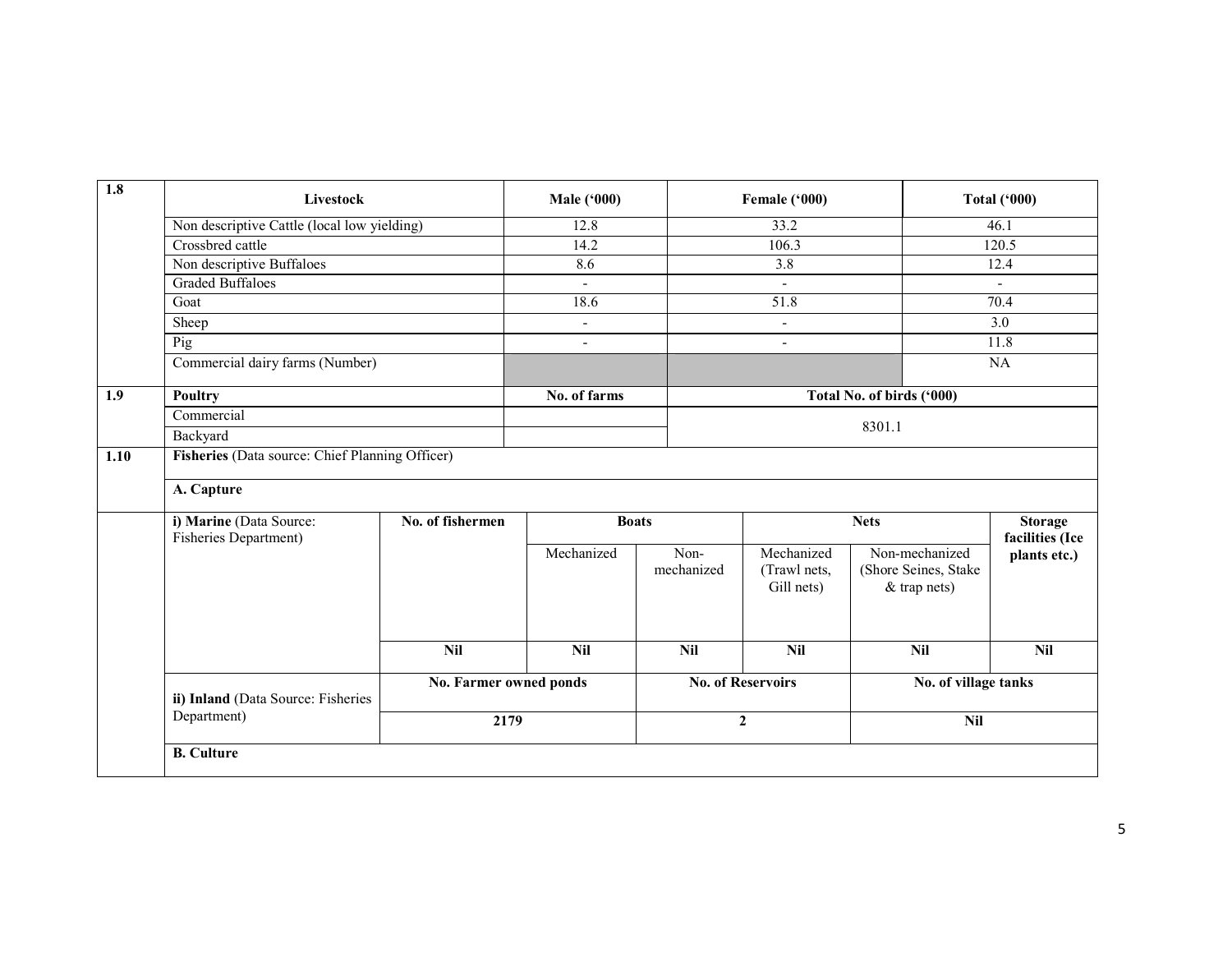|  |                                                                 | Water Spread Area (ha) | Yield (t/ha) | <b>Production ('000 tons)</b> |
|--|-----------------------------------------------------------------|------------------------|--------------|-------------------------------|
|  | i) Brackish water (Data Source: MPEDA/<br>Fisheries Department) | Nil                    | Nil          | Nil                           |
|  | ii) Fresh water (Data Source: Fisheries<br>Department)          | 65                     | 2.5          | 0.1625                        |
|  | <b>Others</b>                                                   | Nil                    | Nil          | Nil                           |

### 1.11 Production and Productivity of major crops (Average of last 5 years: 2004, 05, 06, 07, 08)

|                                                                           | Name of<br>crop | Kharif                   |                          |                              | Rabi                     | <b>Summer</b>            |                          | <b>Total</b>          |                         | Crop<br>residue                       |
|---------------------------------------------------------------------------|-----------------|--------------------------|--------------------------|------------------------------|--------------------------|--------------------------|--------------------------|-----------------------|-------------------------|---------------------------------------|
| 1.11                                                                      |                 | Production<br>(000 t)    | Productivity<br>(kg/ha)  | Production<br>(000 t)        | Productivity<br>(kg/ha)  | Production<br>(000 t)    | Productivity<br>(kg/ha)  | Production<br>(000 t) | Productivity<br>(kg/ha) | as fodder<br>$(000^{\circ})$<br>tons) |
| Major Field crops (Crops to be identified based on total acreage)         |                 |                          |                          |                              |                          |                          |                          |                       |                         |                                       |
| Rice                                                                      |                 |                          | $\overline{\phantom{a}}$ | 23.1                         | 2495                     | 7.6                      | 2963                     | 30.7                  | 2729                    |                                       |
| Major Horticultural crops (Crops to be identified based on total acreage) |                 |                          |                          |                              |                          |                          |                          |                       |                         |                                       |
| Coffee                                                                    |                 | $\overline{\phantom{a}}$ | $\blacksquare$           |                              | $\sim$                   | $\overline{\phantom{a}}$ | ٠                        | 49.0                  | 727.1                   |                                       |
| Pepper                                                                    |                 | $\overline{\phantom{a}}$ | $\overline{\phantom{a}}$ | $\overline{\phantom{a}}$     | $\overline{\phantom{a}}$ | $\overline{\phantom{a}}$ | $\blacksquare$           | 9.8                   | 235.9                   |                                       |
| Coconut                                                                   |                 | $\overline{\phantom{a}}$ | $\overline{\phantom{a}}$ | $\qquad \qquad \blacksquare$ | $\overline{\phantom{a}}$ | $\overline{\phantom{a}}$ | $\overline{\phantom{0}}$ | 44.9*                 | 3906*                   |                                       |
| Arecanut                                                                  |                 | $\overline{\phantom{a}}$ | $\overline{\phantom{a}}$ | $\overline{\phantom{a}}$     | $\overline{\phantom{a}}$ | $\overline{\phantom{a}}$ | $\blacksquare$           | 5.6                   | 441                     |                                       |
| Tea                                                                       |                 | $\overline{\phantom{a}}$ | $\overline{\phantom{a}}$ | $\overline{\phantom{a}}$     | $\overline{\phantom{a}}$ | $\overline{\phantom{a}}$ | $\overline{\phantom{a}}$ | 12.9                  | 2229.6                  |                                       |
| Rubber                                                                    |                 |                          | $\overline{\phantom{a}}$ |                              |                          | $\overline{\phantom{a}}$ |                          | 6.2                   | 1077                    |                                       |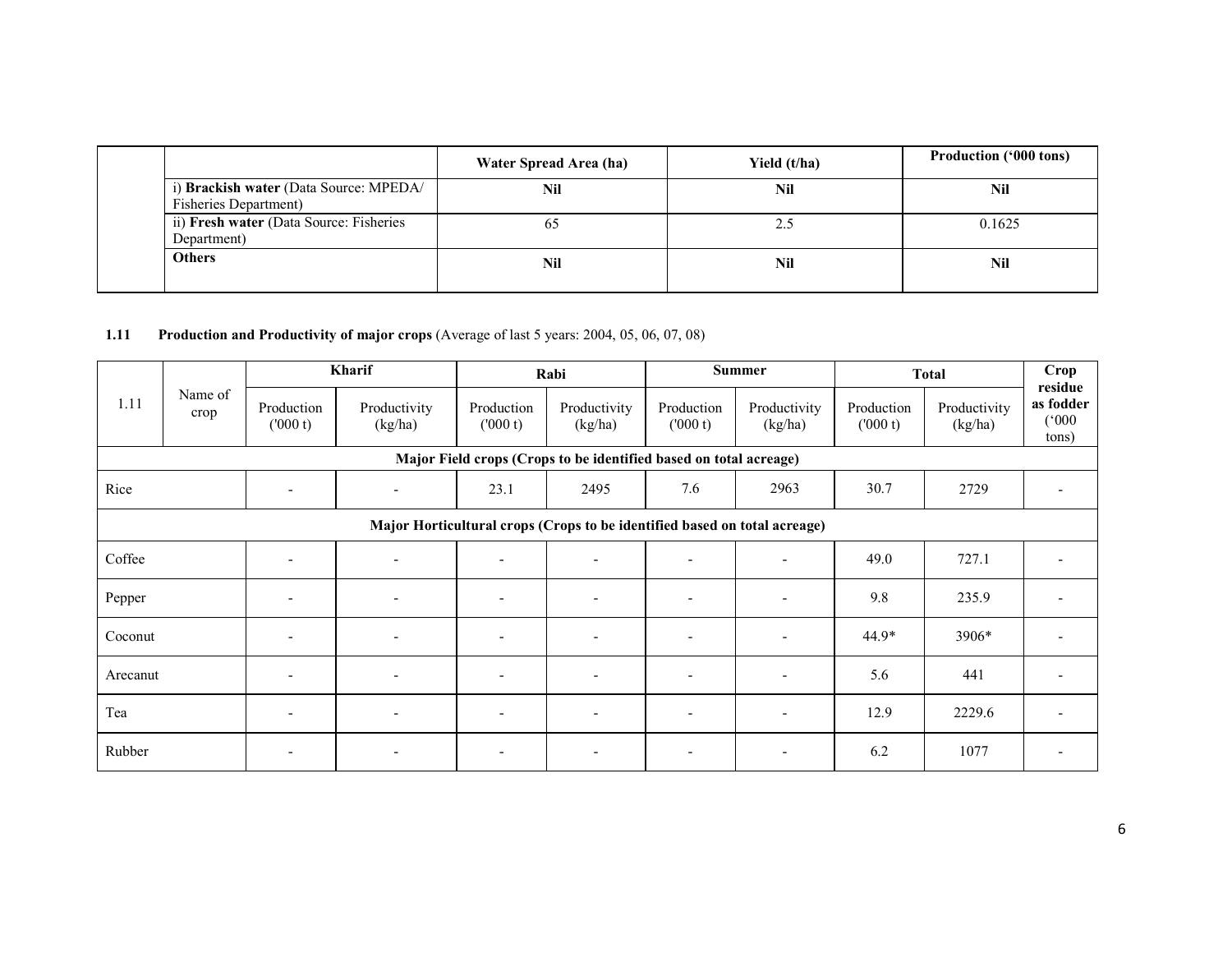| Ginger |  | - |  | 23.4 | 3217.1 |  |
|--------|--|---|--|------|--------|--|
| Banana |  |   |  | 95.2 | 7410   |  |

\* Yield in Million nuts and productivity in number of nuts per hectare

| 1.12 | Sowing window for 5 major field<br>crops (start and end of normal sowing<br>period) | Rice                 | Ginger                 | Banana                     |  |
|------|-------------------------------------------------------------------------------------|----------------------|------------------------|----------------------------|--|
|      | Kharif-Rainfed                                                                      |                      | March/April to Jan/Feb | April/May to Dec/Jan       |  |
|      | Kharif-Irrigated                                                                    |                      |                        |                            |  |
|      | Rabi-Rainfed                                                                        | June/July to Dec/Jan |                        |                            |  |
|      | Rabi-Irrigated                                                                      |                      |                        | August/Sept to July/August |  |
|      | Summer                                                                              | Jan/Feb to May/June  |                        |                            |  |

| 1.13 | What is the major contingency the<br>district is prone to? (Tick mark and<br>mention years if known during the last 10<br>year period) | Regular | Occasional | None |
|------|----------------------------------------------------------------------------------------------------------------------------------------|---------|------------|------|
|      | Drought                                                                                                                                |         |            |      |
|      | Floods                                                                                                                                 |         |            |      |
|      | Cyclone                                                                                                                                |         |            |      |
|      | Hail storm                                                                                                                             |         |            |      |
|      | Heat wave                                                                                                                              |         |            |      |
|      | Cold wave                                                                                                                              |         |            |      |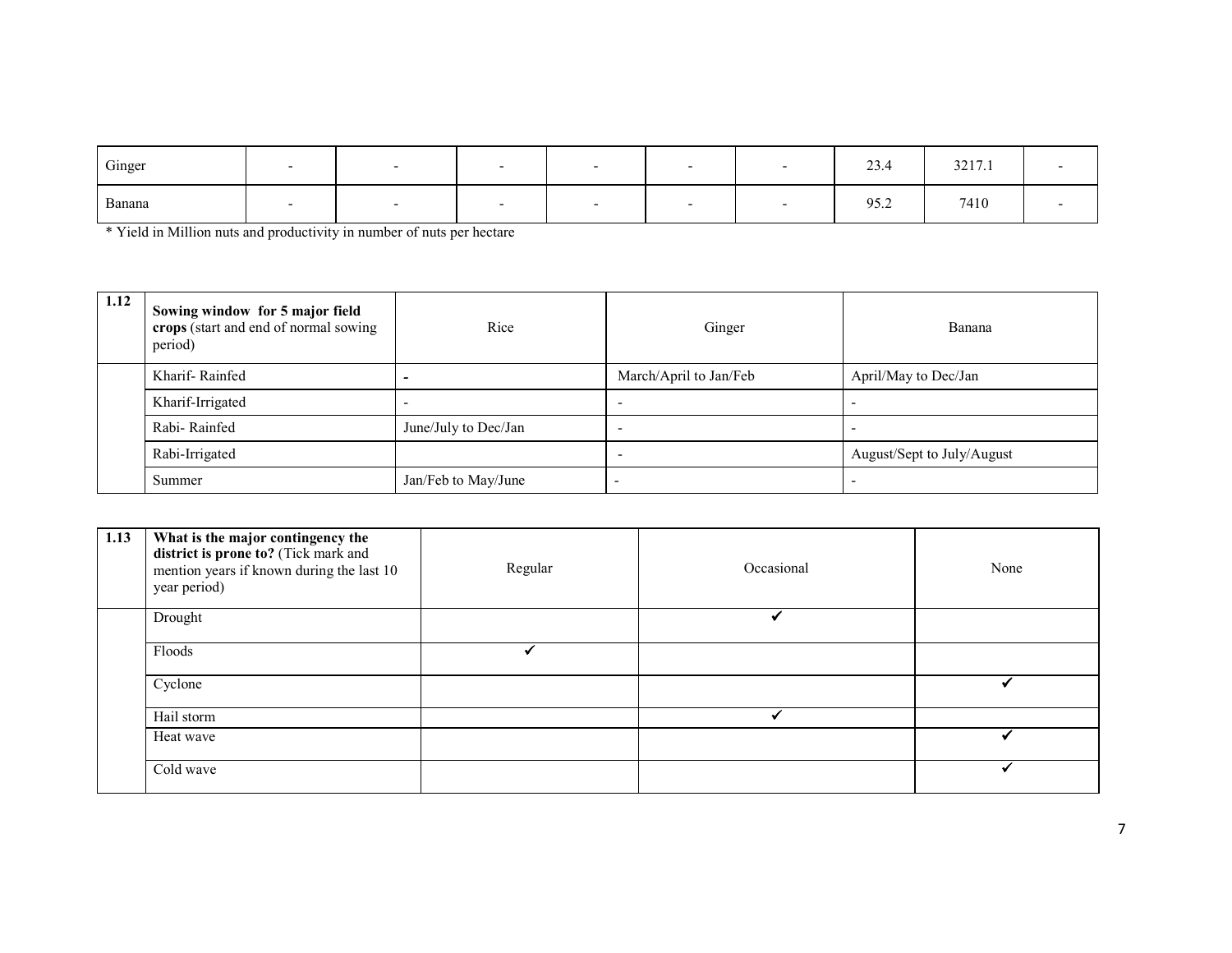| Frost                        |  |  |
|------------------------------|--|--|
| Sea water intrusion          |  |  |
| Pests and diseases (specify) |  |  |
| Wildlife                     |  |  |

| 1.14 | Include Digital maps of<br>the district for | Location map of district within State as Annexure I | Enclosed: No |
|------|---------------------------------------------|-----------------------------------------------------|--------------|
|      |                                             | Mean annual rainfall as Annexure 2                  | Enclosed: No |
|      |                                             | Soil map as Annexure 3                              | Enclosed: No |

# 2.0 Strategies for weather related contingencies

#### 2.1 Drought

#### 2.1.1 Rainfed situation

| <b>Condition</b>                                  |                                             |                                       |                                   | <b>Suggested Contingency measures</b>         |                                     |
|---------------------------------------------------|---------------------------------------------|---------------------------------------|-----------------------------------|-----------------------------------------------|-------------------------------------|
| <b>Early season</b><br>drought (delayed<br>onset) | <b>Major Farming</b><br>situation           | <b>Normal Crop/cropping</b><br>system | Change in crop/cropping<br>system | <b>Agronomic measures</b>                     | <b>Remarks</b> on<br>Implementation |
| Delay by 2 weeks<br>(June $3^{\text{rd}}$ Week)   | <b>Battuvady Series-</b><br>Sandy clay loam | Rice-Rice                             | No change                         | Direct seeding of Rice for the<br>first crop  |                                     |
| soils                                             |                                             | Rice-Vegetables                       | No change                         |                                               |                                     |
|                                                   |                                             | Rice - Sesamum                        | Rice - Sesamum + Cowpea           |                                               |                                     |
|                                                   | <b>Pulpally Series</b>                      | Coffee                                | No change                         | Mulching                                      | <b>RKVY</b>                         |
|                                                   | Clay loam soils                             | Pepper                                |                                   | Buck organic manuring<br>Sprinkler Irrigation |                                     |
|                                                   |                                             | Arecanut + Coffee+ Pepper             |                                   |                                               |                                     |
|                                                   |                                             | Coconut-+Coffee +Pepper               |                                   |                                               |                                     |
|                                                   | Mananthavady                                | Coffee                                |                                   |                                               | <b>RKVY</b>                         |
|                                                   | Series                                      | Pepper                                |                                   |                                               |                                     |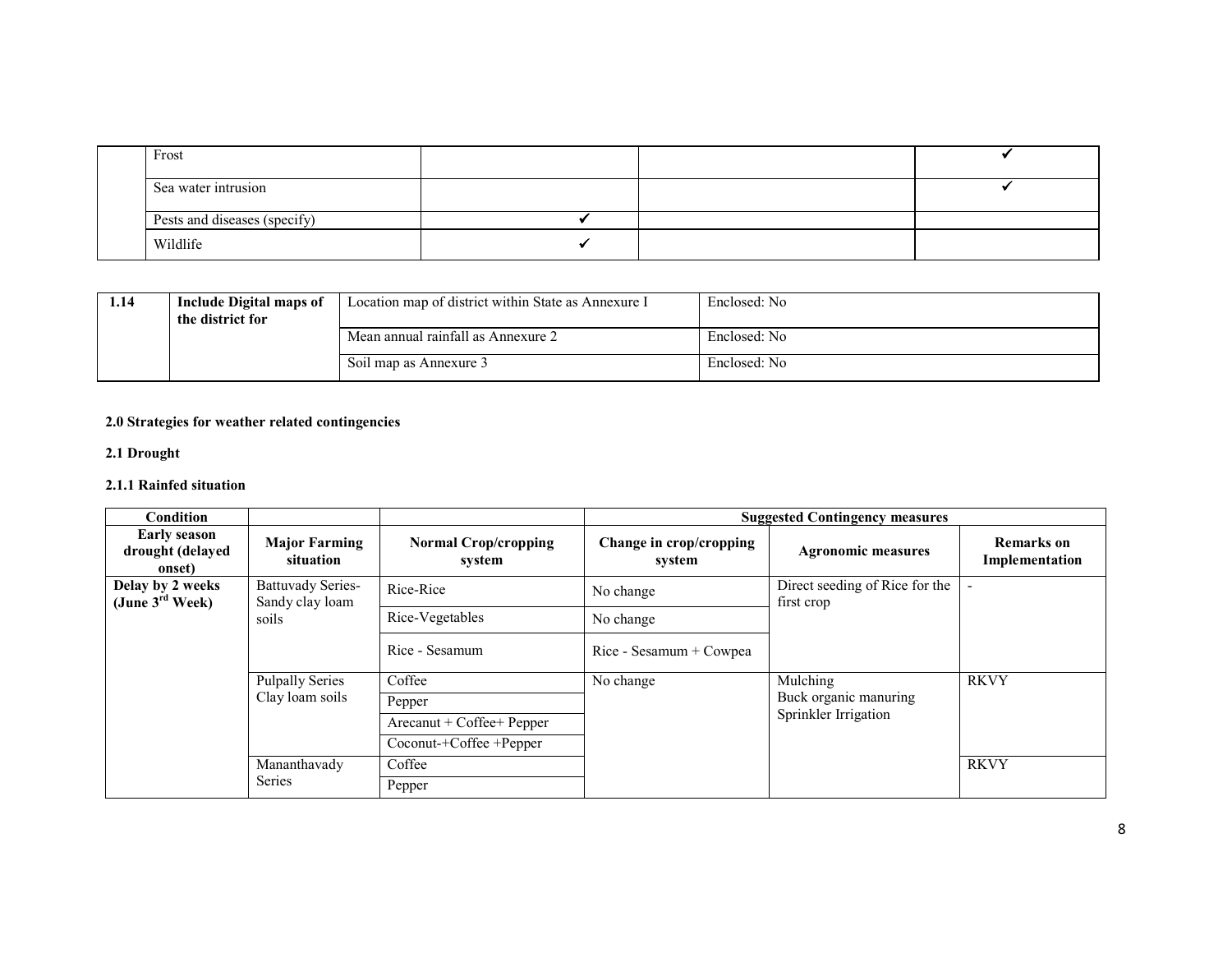|                                                   | Sandy clay soils                                     | Coffee+ Pepper                        |                                   |                                                                               |                                     |
|---------------------------------------------------|------------------------------------------------------|---------------------------------------|-----------------------------------|-------------------------------------------------------------------------------|-------------------------------------|
|                                                   |                                                      | Coconut+ Coffee +Pepper               |                                   |                                                                               |                                     |
|                                                   |                                                      | Arecanut + Coffee+ Pepper             |                                   |                                                                               |                                     |
|                                                   | Sulthan bathery                                      | Coffee                                |                                   |                                                                               |                                     |
|                                                   | Series<br>Sandy loam                                 | Pepper                                |                                   |                                                                               |                                     |
|                                                   |                                                      | $\overline{Coconut + Pepper}$         |                                   |                                                                               | <b>RKVY</b>                         |
|                                                   |                                                      | Coffee+ Pepper                        |                                   |                                                                               |                                     |
|                                                   | Periya Series<br>Sandy clay loam                     | Coffee                                |                                   | Mulching<br>Buck organic manuring                                             | <b>RKVY</b>                         |
| Condition                                         |                                                      |                                       |                                   | <b>Suggested Contingency measures</b>                                         |                                     |
| <b>Early season</b><br>drought (delayed<br>onset) | <b>Major Farming</b><br>situation                    | <b>Normal Crop/cropping</b><br>system | Change in crop/cropping<br>system | <b>Agronomic measures</b>                                                     | <b>Remarks</b> on<br>Implementation |
| Delay by 4 weeks                                  | <b>Battuvady Series-</b><br>Sandy clay loam<br>soils | Rice-Rice                             | No change                         | Direct seeding,<br>Irrigate at 1 to 4 days after<br>disappearance of stagnant | <b>NREGS</b>                        |
| (July 1 <sup>st</sup> Week)                       |                                                      | Rice-Vegetables                       | No change                         |                                                                               |                                     |
|                                                   |                                                      |                                       |                                   |                                                                               |                                     |
|                                                   |                                                      | Rice-Sesamum                          | Rice-Sesamum + Cowpea             | water                                                                         |                                     |
|                                                   | <b>Pulpally Series</b>                               | Coffee                                | No change                         | Mulching,<br>Bulk<br>organic                                                  | <b>RKVY</b>                         |
|                                                   | Clay loam soils                                      | Pepper                                |                                   | manuring,<br>Collection and conservation<br>of rainwater,                     | <b>NREGS</b>                        |
|                                                   |                                                      | Arecanut + Coffee+ Pepper             |                                   |                                                                               |                                     |
|                                                   |                                                      | Coconut-+Coffee +Pepper               |                                   | Make the field weed free,                                                     |                                     |
|                                                   | Mananthavady                                         | Coffee                                |                                   | Desilting,<br>repairing<br>and                                                |                                     |
|                                                   | Series<br>Sandy clay soils                           | Pepper                                |                                   | renovation<br>of<br>irrigation<br>channels.                                   |                                     |
|                                                   |                                                      | Coffee-Pepper                         |                                   |                                                                               |                                     |
|                                                   |                                                      | $Coconut + Coffee + Pepper$           |                                   |                                                                               |                                     |
|                                                   |                                                      | Arecanut + Coffee+ Pepper             |                                   |                                                                               |                                     |
|                                                   | Sulthan bathery                                      | Coffee                                |                                   |                                                                               |                                     |
|                                                   | Series<br>Sandy loam soils                           | Pepper                                |                                   |                                                                               |                                     |
|                                                   |                                                      | $\overline{Co\text{conut}}$ +Pepper   |                                   |                                                                               |                                     |
|                                                   |                                                      | Coffee+ Pepper                        |                                   |                                                                               |                                     |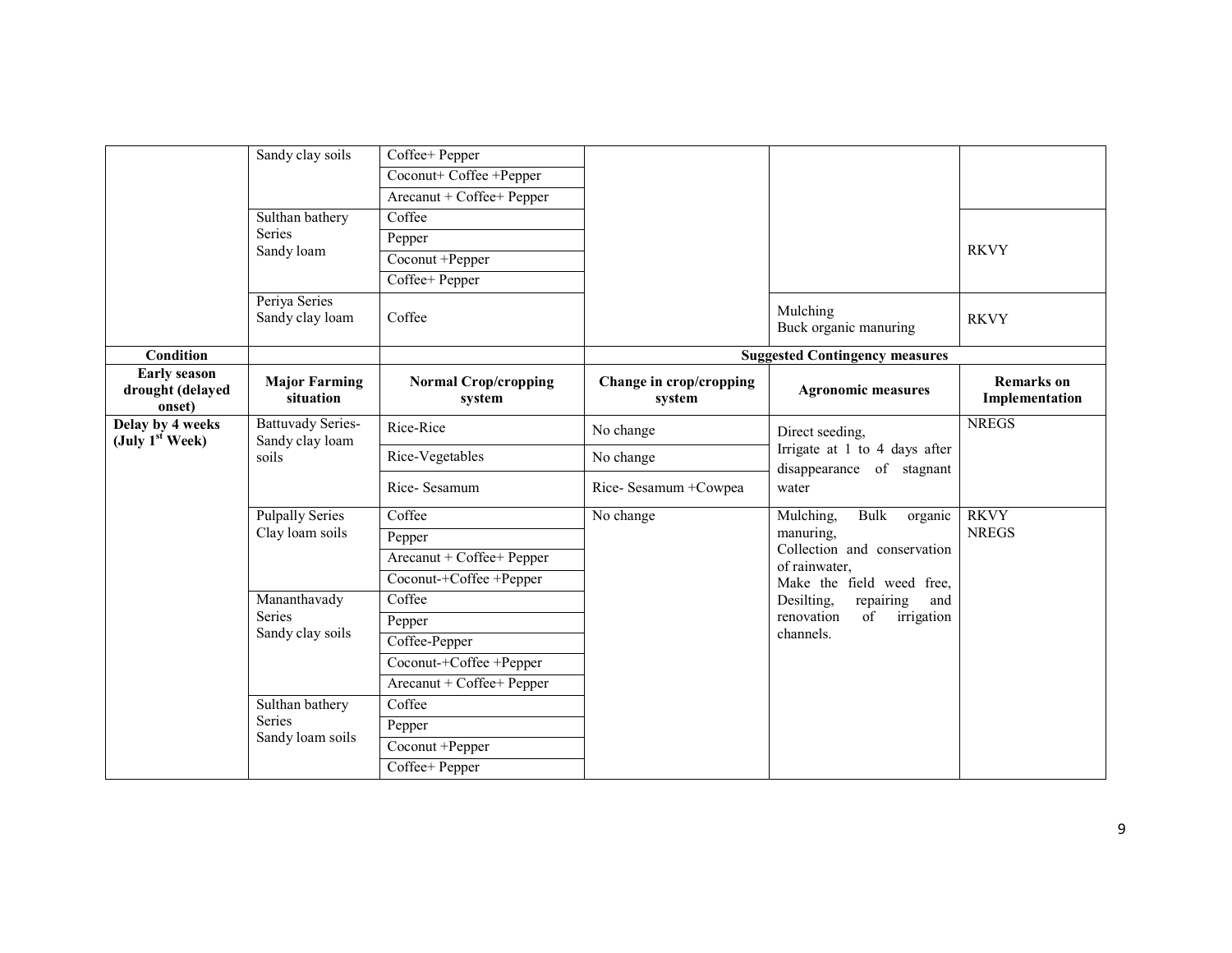| <b>Condition</b>                                  | Periya Series<br>Sandy clay loam<br>soils                                                                                                                                                                                             | Coffee                                                                             | No change                         | Mulching,<br>Buck organic manuring,<br>Make the field weed free,<br>Collection and conservation<br>of rainwater,<br>Micro Irrigation<br><b>Suggested Contingency measures</b>                                                                                                                                                                                                                                                                                                                                                    | Micro Irrigation<br>Scheme and RKVY                 |
|---------------------------------------------------|---------------------------------------------------------------------------------------------------------------------------------------------------------------------------------------------------------------------------------------|------------------------------------------------------------------------------------|-----------------------------------|----------------------------------------------------------------------------------------------------------------------------------------------------------------------------------------------------------------------------------------------------------------------------------------------------------------------------------------------------------------------------------------------------------------------------------------------------------------------------------------------------------------------------------|-----------------------------------------------------|
| <b>Early season</b><br>drought (delayed<br>onset) | <b>Major Farming</b><br>situation                                                                                                                                                                                                     | <b>Normal Crop/cropping</b><br>system                                              | Change in crop/cropping<br>system | <b>Agronomic measures</b>                                                                                                                                                                                                                                                                                                                                                                                                                                                                                                        | <b>Remarks</b> on<br>Implementation                 |
| Delay by 6 weeks<br>(July $3^{\text{rd}}$ Week)   | <b>Battuvady Series-</b><br>Prefer short duration upland<br>Sandy clay loam<br>Rice-Rice<br>$\bullet$<br>varieties<br>soils<br>Rainwater<br>farm tank or ponds,<br>Drought<br>varieties,<br>Rice-Vegetables<br>No change<br>$\bullet$ | Direct seeding of Rice,<br>storage in                                              | NREGS, RKVY,<br><b>BRGF</b>       |                                                                                                                                                                                                                                                                                                                                                                                                                                                                                                                                  |                                                     |
|                                                   |                                                                                                                                                                                                                                       |                                                                                    |                                   | tolerant<br>Irrigate at 1 to 4 days<br>after disappearance of<br>ponded water<br>Mulching,<br>$\bullet$<br>Bulk organic manuring,<br>$\bullet$<br>Sprinkler Irrigation<br>$\bullet$<br>Collection<br>and<br>$\bullet$<br>of<br>conservation<br>rainwater,<br>Make the field weed<br>$\bullet$<br>free, Desilting, repairing<br>renovation<br>of<br>and<br>irrigation channels, Sub<br>surface storing of ground<br>Husk<br>burial,<br>water.<br>Provide<br>life<br>saving<br>Effective<br>irrigation,<br>reclining of used water |                                                     |
|                                                   |                                                                                                                                                                                                                                       | Rice-Sesamum                                                                       | Rice-Sesamum + Cowpea             |                                                                                                                                                                                                                                                                                                                                                                                                                                                                                                                                  |                                                     |
|                                                   | <b>Pulpally Series</b><br>Clay loam soils<br>Mananthavady<br><b>Series</b><br>Sandy clay soils<br>Sulthan bathery<br><b>Series</b><br>Sandy loam soils                                                                                | Coffee<br>Pepper<br>Arecanut + Coffee+ Pepper<br>Coconut-+Coffee +Pepper<br>Coffee | No change                         |                                                                                                                                                                                                                                                                                                                                                                                                                                                                                                                                  |                                                     |
|                                                   |                                                                                                                                                                                                                                       | Pepper<br>Coffee-Pepper<br>Coconut-+Coffee +Pepper<br>Arecanut + Coffee+ Pepper    |                                   |                                                                                                                                                                                                                                                                                                                                                                                                                                                                                                                                  | Micro Irrigation<br>Scheme and RKVY<br><b>NREGS</b> |
|                                                   |                                                                                                                                                                                                                                       | Coffee<br>Pepper<br>Coconut +Pepper<br>Coffee+ Pepper                              |                                   |                                                                                                                                                                                                                                                                                                                                                                                                                                                                                                                                  |                                                     |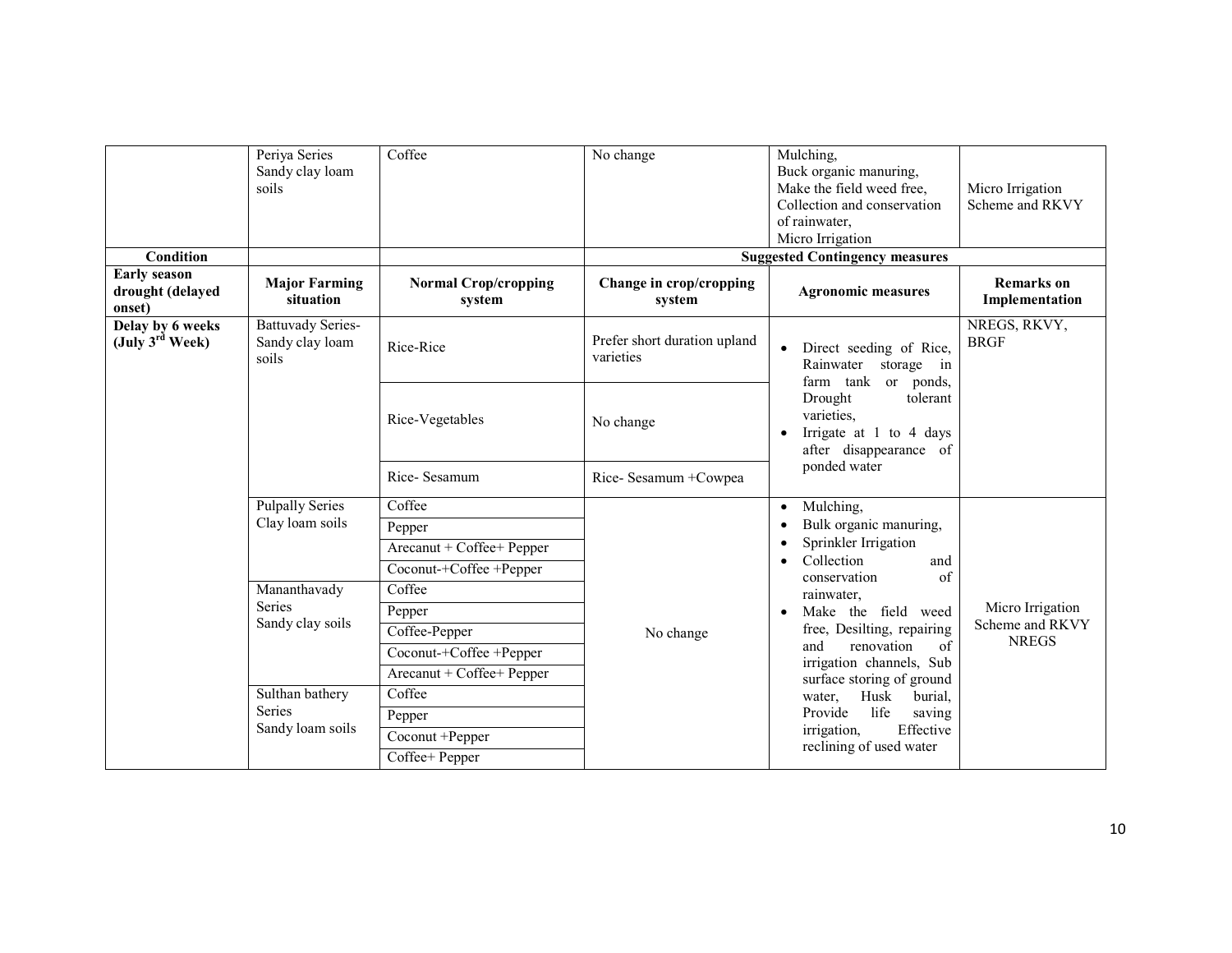| Periya<br><b>Nariac</b><br><b>DATIO</b><br>. | Coffee<br>$    -$ |  |  |
|----------------------------------------------|-------------------|--|--|
| Sandy clay Ioam                              |                   |  |  |
| $\ddot{\phantom{0}}$<br>soils                |                   |  |  |

| Condition                                                                              |                                                      |                                       |                                                                                                           | <b>Suggested Contingency measures</b>                                                          |                              |
|----------------------------------------------------------------------------------------|------------------------------------------------------|---------------------------------------|-----------------------------------------------------------------------------------------------------------|------------------------------------------------------------------------------------------------|------------------------------|
| Early season drought<br>(Normal onset)                                                 | <b>Major Farming</b><br>situation                    | <b>Normal Crop/cropping</b><br>svstem | Crop management                                                                                           | Soil nutrient &<br>moisture conservation<br>measures                                           | Remarks on<br>Implementation |
| Normal onset<br>followed by 15-20<br>days dry spell after<br>sowing leading to<br>poor | <b>Battuvady Series-</b><br>Sandy clay loam<br>soils | Rice-Rice<br>Rice-Vegetables          | spell exceeding $3-4$<br>Dry<br>weeks, Irrigate at 1 to 4 days<br>after disappearance of ponded<br>water. | Application of P and K<br>basal, Reduce N<br>as<br>bulky<br>dose,<br>Apply<br>organic manures. |                              |
| germination/crop<br>stand etc.                                                         |                                                      | Rice-Sesamum                          |                                                                                                           |                                                                                                |                              |

| Condition                                                                                        |                                             |                                       |                                                                                                                              | <b>Suggested Contingency measures</b>                                                                        |                                     |
|--------------------------------------------------------------------------------------------------|---------------------------------------------|---------------------------------------|------------------------------------------------------------------------------------------------------------------------------|--------------------------------------------------------------------------------------------------------------|-------------------------------------|
| Mid season<br>drought (long dry<br>spell, consecutive 2<br>weeks rainless<br>$(>2.5$ mm) period) | <b>Major Farming</b><br>situation           | <b>Normal Crop/cropping</b><br>svstem | Crop management                                                                                                              | Soil nutrient & moisture<br>conservation measure                                                             | <b>Remarks</b> on<br>Implementation |
| At vegetative stage                                                                              | <b>Battuvady Series-</b><br>Sandy clay loam | Rice-Rice                             | Suppresses weed growth,<br>Make Shelterbelts, spraying<br>potassium chloride,<br>thinning<br>$33 - 50\%$<br>of<br>population | • Irrigate at 1 to 4 days after<br>disappearance<br>of<br>ponded<br>water.<br>Insitu rainwater conservation. |                                     |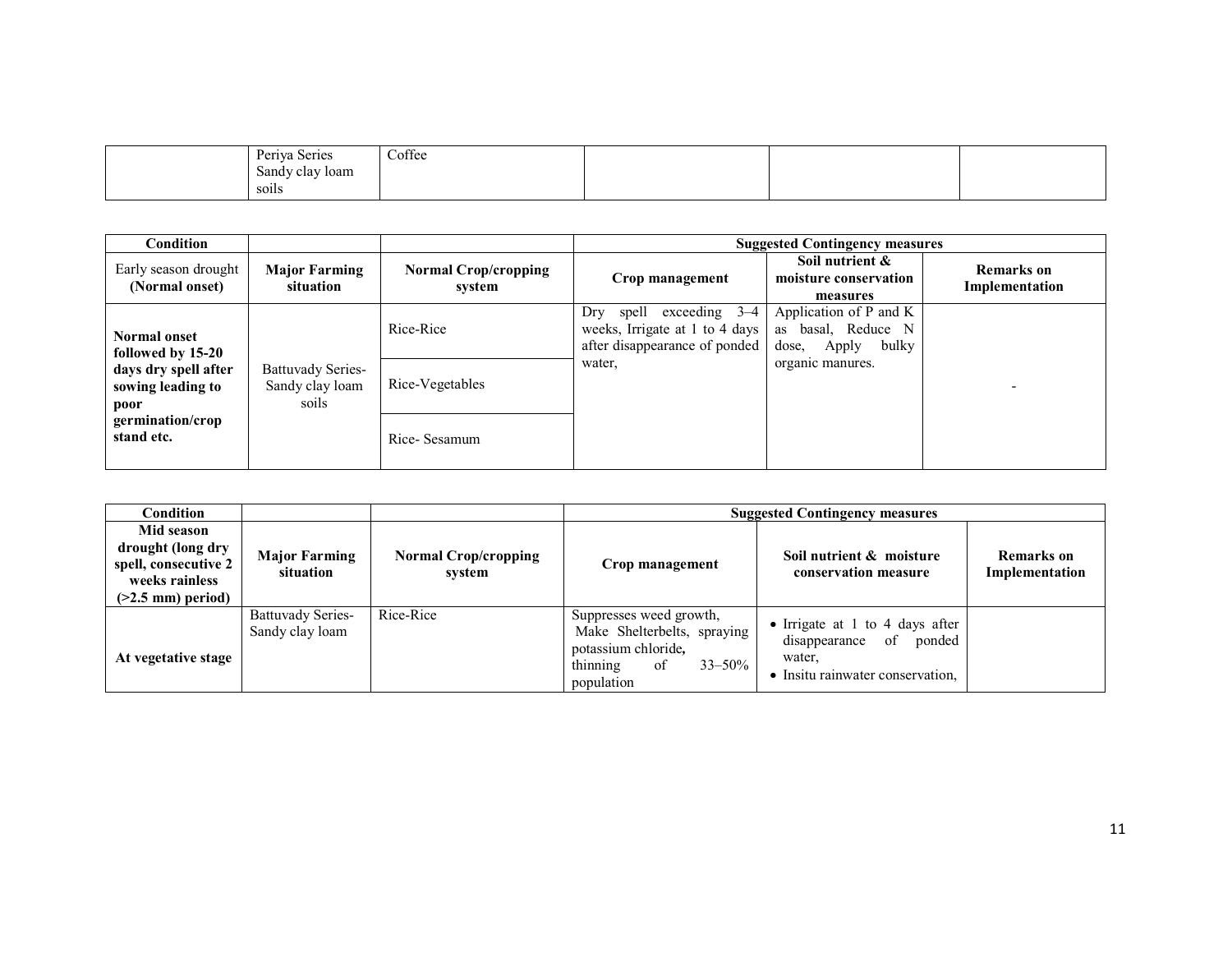|                                 |                                                                                                                                         | Rice-Vegetables                              | Anti-transpirant spray                                                                                                                              | • Application of P and K as<br>basal,<br>• Reduce N dose, Apply bulky<br>organic manures.<br>• Collection and conservation<br>of rain water,<br>• Intermittent flooding,<br>· maintaining the soil in sub- |  |
|---------------------------------|-----------------------------------------------------------------------------------------------------------------------------------------|----------------------------------------------|-----------------------------------------------------------------------------------------------------------------------------------------------------|------------------------------------------------------------------------------------------------------------------------------------------------------------------------------------------------------------|--|
|                                 |                                                                                                                                         | Rice-Sesamum                                 |                                                                                                                                                     | saturated condition<br>• alternate drying and wetting.                                                                                                                                                     |  |
|                                 | <b>Pulpally Series</b><br>Clay loam soils,<br>Mananthavady<br>Series<br>Sandy clay soils<br>and Sulthan<br>bathery Series<br>Sandy loam | Coffee                                       | Weeding<br>$\bullet$<br>Shelterbelts,<br>Make                                                                                                       | • Zero tillage,<br>• Mulching,<br>• Sub-surface storing of ground<br>water,<br>• Less exploitation of ground<br>water,<br>• Drip irrigation,<br>• Terracing,<br>· Husk burial,<br>$\bullet$ leaf cutting.  |  |
|                                 |                                                                                                                                         | Pepper                                       | Establishment<br>of<br>leguminous<br>cover<br>crop, Shading<br>the<br>young plants,<br>white washing the<br>main stem,<br>Antitranspirant<br>spray, |                                                                                                                                                                                                            |  |
|                                 |                                                                                                                                         | Arecanut-+Coffee+ Pepper                     |                                                                                                                                                     |                                                                                                                                                                                                            |  |
|                                 |                                                                                                                                         | Coconut+Coffee+Pepper                        |                                                                                                                                                     |                                                                                                                                                                                                            |  |
| At flowering/<br>fruiting stage | <b>Battuvady Series-</b><br>Sandy clay loam<br>soils                                                                                    | Rice-Rice<br>Rice-Vegetables<br>Rice-Sesamum | Formation of Shelterbelts.<br>Antitranspirant spray                                                                                                 | • Irrigate at 1 to 4 days after<br>disappearance<br>of ponded<br>water.<br>• Insitu rainwater conservation,                                                                                                |  |
|                                 |                                                                                                                                         |                                              |                                                                                                                                                     | · Collection and conservation<br>of rain water,<br>• Intermittent flooding,<br>• Maintaining the soil in sub-<br>saturated condition,<br>• Alternate drying and wetting.                                   |  |
|                                 | <b>Pulpally Series</b><br>Clay loam soils<br>Mananthavady<br>Series Sandy clay<br>soils and Sulthan<br>bathery Series                   | Coffee                                       | Sprinkler irrigation<br>$\bullet$<br>(especially for coffee                                                                                         | Mulching, Sub-surface storing of<br>ground water, Less exploitation<br>of ground water, Drip irrigation,                                                                                                   |  |
|                                 |                                                                                                                                         | Pepper                                       | and pepper)<br>Weeding                                                                                                                              | Terracing,                                                                                                                                                                                                 |  |
|                                 |                                                                                                                                         | Arecanut+ Coffee+Pepper                      | Formation of<br>Shelterbelts,                                                                                                                       |                                                                                                                                                                                                            |  |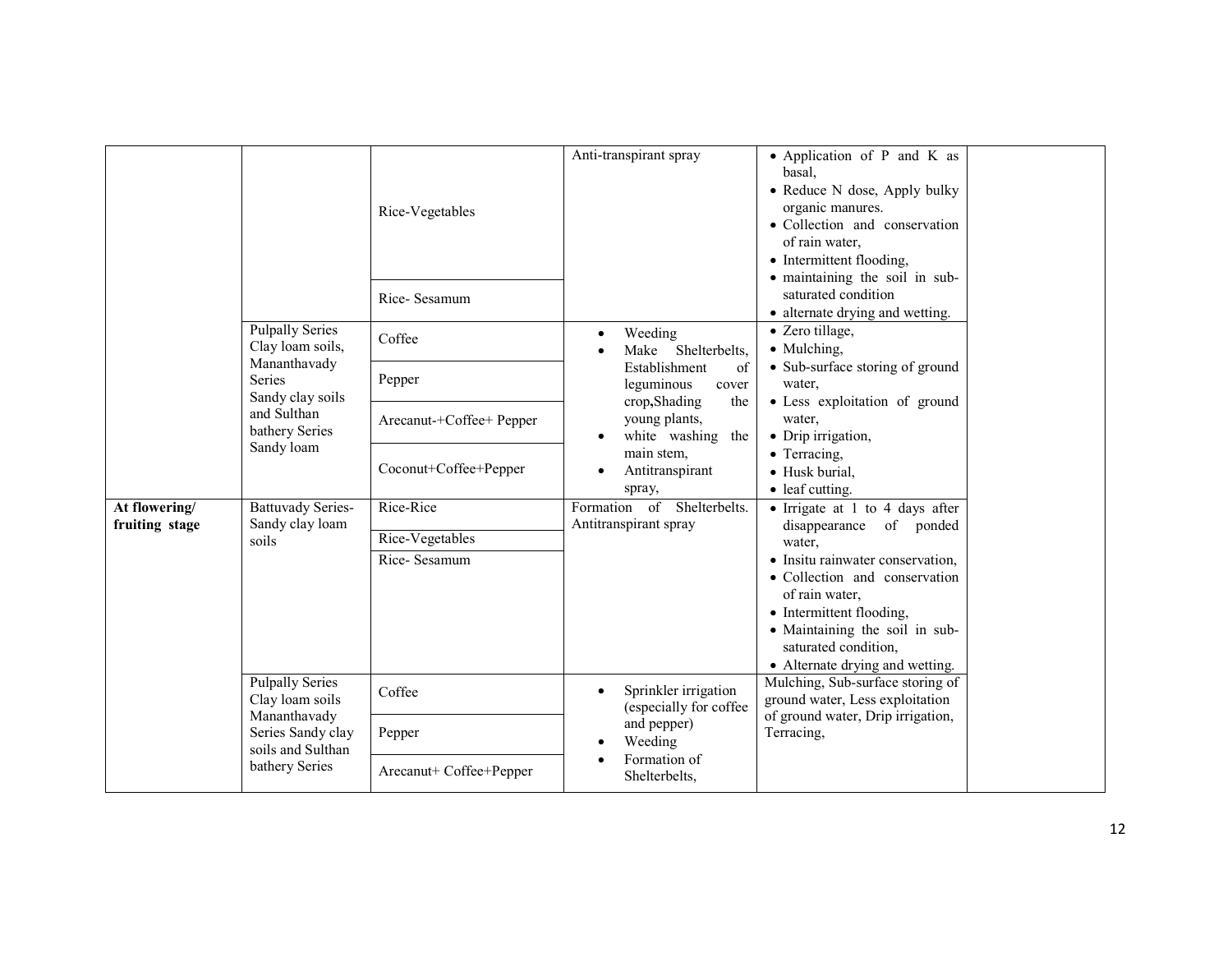|                                                              | Sandy loam soils                            | Coconut+ Coffee+Pepper                       | Antitranspirant<br>spray                                                                                                                        |                                                                                       |                               |
|--------------------------------------------------------------|---------------------------------------------|----------------------------------------------|-------------------------------------------------------------------------------------------------------------------------------------------------|---------------------------------------------------------------------------------------|-------------------------------|
| Terminal drought                                             | <b>Battuvady Series-</b><br>Sandy clay loam | Rice-Rice<br>Rice-Vegetables<br>Rice-Sesamum | Terminate the irrigation<br>14 to 17 days before harvest,<br><b>Harvesting</b>                                                                  | Maintaining the soil in sub-<br>saturated condition, alternate<br>drying and wetting. |                               |
|                                                              | <b>Pulpally Series</b><br>Clay $\gamma$     | Coffee                                       | at physiological maturity,<br>• Establishment<br>of<br>leguminous cover<br>crop,<br>Shading,<br>• Pruning of coffee,<br>• Antitranspirant spray | • Sub-surface storing of ground<br>water.                                             |                               |
| Mananthavady<br><b>Series</b><br><b>Series</b><br>Sandy loam | Sandy clay and                              | Pepper                                       |                                                                                                                                                 | water.<br>• Drip irrigation,                                                          | • Less exploitation of ground |
|                                                              |                                             | Arecanut-Coffee-Pepper                       |                                                                                                                                                 | • Terracing,<br>• Husk burial,                                                        |                               |
|                                                              | Sulthan bathery<br>Coconut- Coffee-Pepper   |                                              |                                                                                                                                                 | • leaf cutting.                                                                       |                               |

#### 2.1.2 Irrigated situation

|                                        |                                   |                                       | <b>Suggested Contingency measures</b> |                                                             |                                     |  |
|----------------------------------------|-----------------------------------|---------------------------------------|---------------------------------------|-------------------------------------------------------------|-------------------------------------|--|
| Condition                              | <b>Major Farming</b><br>situation | <b>Normal Crop/cropping</b><br>system | Change in crop/cropping<br>system     | <b>Agronomic measures</b>                                   | <b>Remarks</b> on<br>Implementation |  |
| Delayed release of                     | <b>Battuvady Series-</b>          | Rice-Rice                             | Rice (SD)-Rice                        | Mulching,                                                   | <b>NREGS</b>                        |  |
| water in canals<br>due to low rainfall | Sandy clay loam<br>soils          | Rice-Vegetables                       | $Rice(SD)-Vegetables$                 | Strip cropping<br>Selection of suitable<br>cropping systems |                                     |  |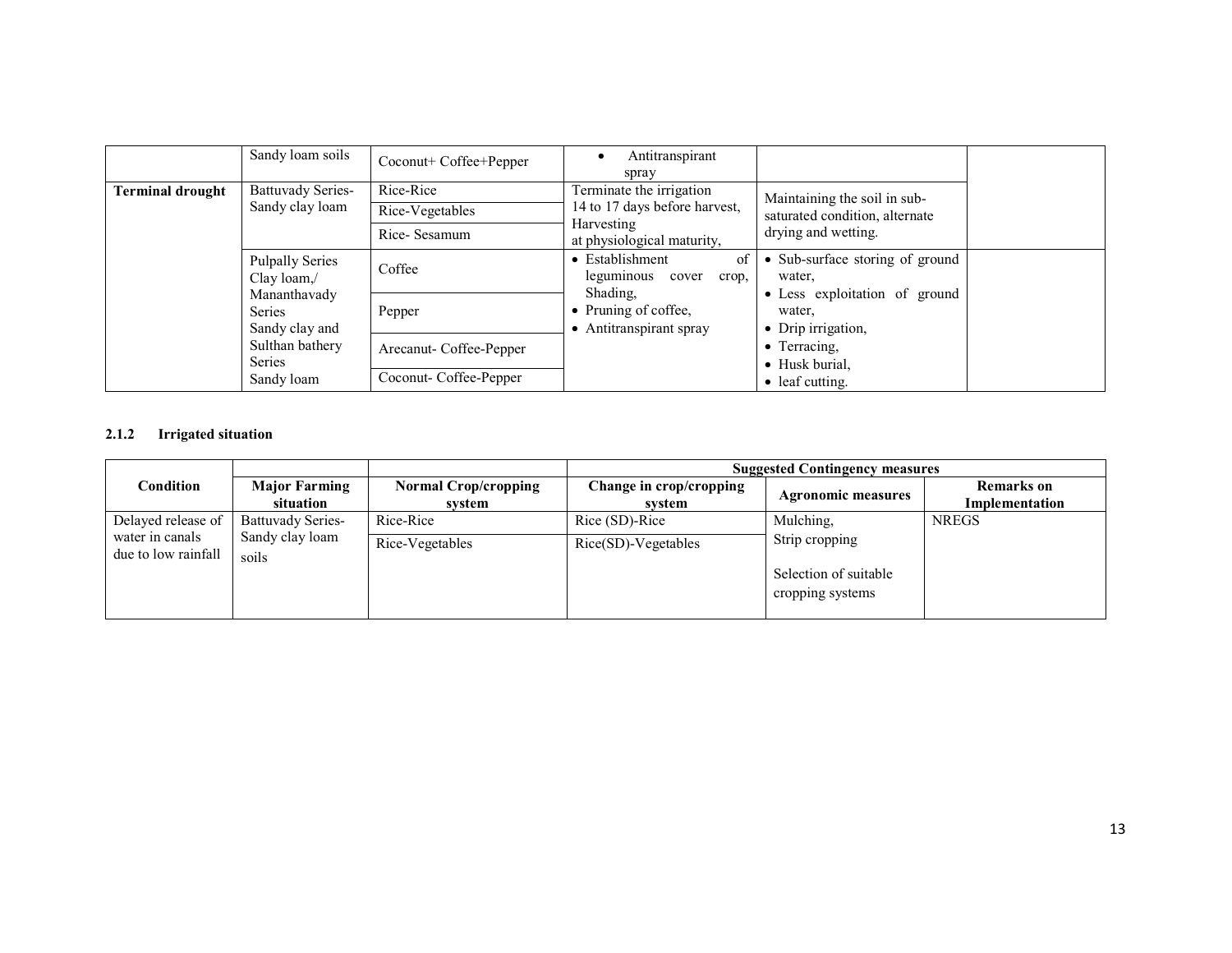|                                       |                                             |                                       | <b>Suggested Contingency measures</b> |                                |                                     |  |
|---------------------------------------|---------------------------------------------|---------------------------------------|---------------------------------------|--------------------------------|-------------------------------------|--|
| $\mathop{\mathsf{Condition}}$         | <b>Major Farming</b><br>situation           | <b>Normal Crop/cropping</b><br>svstem | Change in crop/cropping<br>system     | <b>Agronomic measures</b>      | <b>Remarks</b> on<br>Implementation |  |
| Limited release of<br>water in canals | <b>Battuvady Series-</b><br>Sandy clay loam | Rice-Rice                             | Rice (SD)-Rice                        | Mulching.<br>Strip cropping, , | NREGS.<br><b>RKVY</b>               |  |
| due to low rainfall                   | soils                                       | Rice-Vegetables                       | Rice(SD)-Pulses                       | Increase spacing               |                                     |  |

|                                                                                        |                                                      |                                       | <b>Suggested Contingency measures</b> |                                                                   |                                     |  |
|----------------------------------------------------------------------------------------|------------------------------------------------------|---------------------------------------|---------------------------------------|-------------------------------------------------------------------|-------------------------------------|--|
| $\complement$ ondition                                                                 | <b>Major Farming</b><br>situation                    | <b>Normal Crop/cropping</b><br>svstem | Change in crop/cropping<br>svstem     | <b>Agronomic measures</b>                                         | <b>Remarks</b> on<br>Implementation |  |
| Non release of<br>water in canals<br>under delayed<br>onset of monsoon<br>in catchment | <b>Battuvady Series-</b><br>Sandy clay loam<br>soils | Rice-Rice<br>Rice-Vegetables          | Rice (single crop)/Pulses             | Rain water harvesting,<br>Direct sowing, Delayed   RKVY<br>sowing | NREGS.                              |  |

|                                                                |                                                      |                                       | <b>Suggested Contingency measures</b> |                                                                                           |                                     |  |
|----------------------------------------------------------------|------------------------------------------------------|---------------------------------------|---------------------------------------|-------------------------------------------------------------------------------------------|-------------------------------------|--|
| Condition                                                      | <b>Major Farming</b><br>situation                    | <b>Normal Crop/cropping</b><br>system | Change in crop/cropping<br>system     | <b>Agronomic measures</b>                                                                 | <b>Remarks</b> on<br>Implementation |  |
| Insufficient<br>groundwater<br>recharge due to<br>low rainfall | <b>Battuvady Series-</b><br>Sandy clay loam<br>soils | Rice-Rice<br>Rice-Vegetables          | Rice-Rice<br>Rice-Vegetables          | Check dams,<br>Percolation pits, Rain<br>water harvesting, Water<br>conservation measures | NREGS.<br><b>RKVY</b>               |  |

2.2 Unusual rains (untimely, unseasonal etc) (for both rainfed and irrigated situations)

| Condition                                                            | Suggested contingency measure |                        |                                                                |                                  |  |
|----------------------------------------------------------------------|-------------------------------|------------------------|----------------------------------------------------------------|----------------------------------|--|
| Continuous high rainfall in a short<br>span leading to water logging | Vegetative stage              | <b>Flowering stage</b> | Crop maturity stage                                            | Post harvest                     |  |
| Rice                                                                 | Improve drainage facility     | Improve drainage       | • Improve drainage facility,                                   | Improve storage facility/godowns |  |
|                                                                      |                               | facility               | of varieties<br>$\bullet$ Cultivation<br>having seed dormancy, |                                  |  |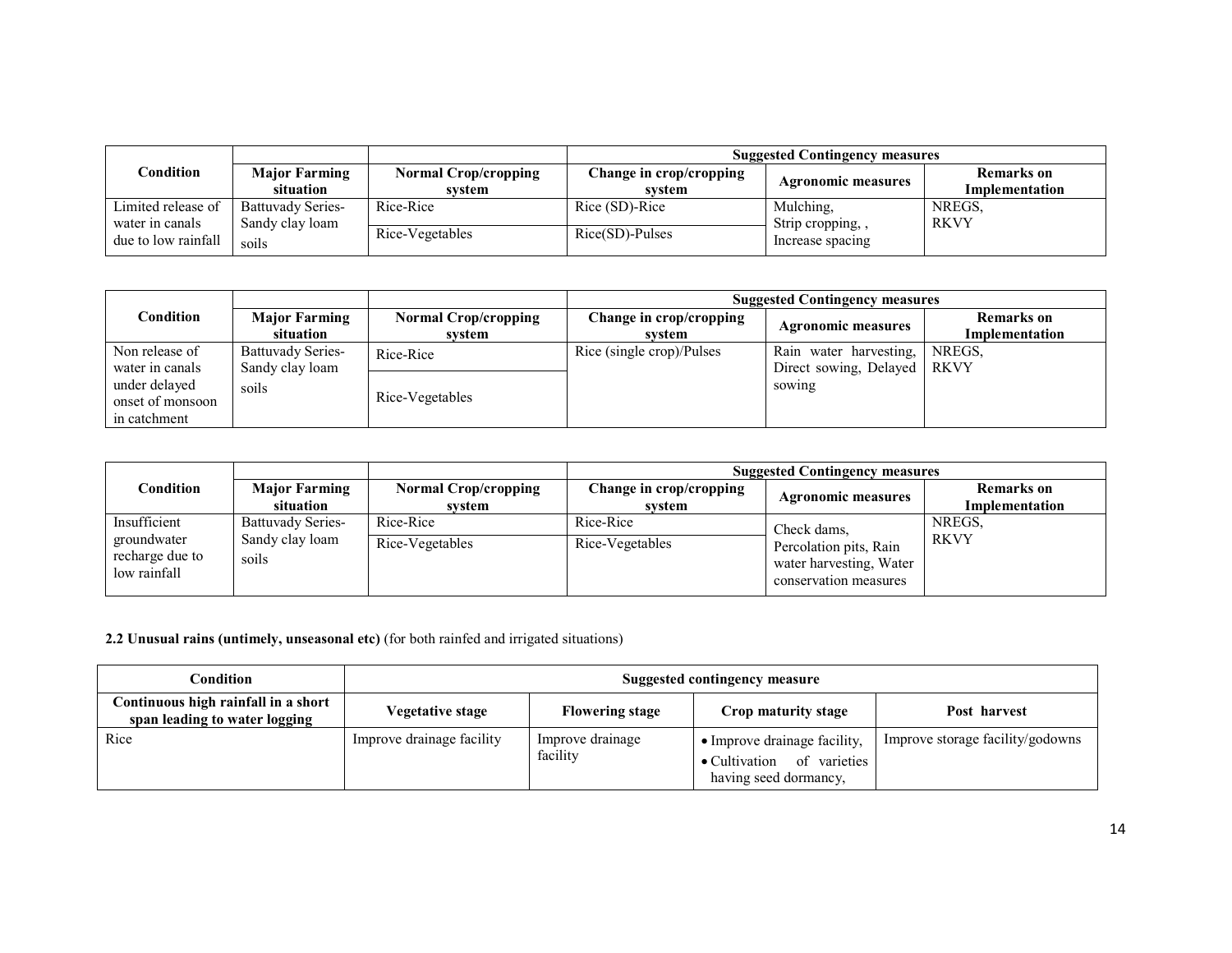|                                                         | $\bullet$ Harvest<br>the<br>at<br>crop<br>physiological maturity.                      |                                  |  |
|---------------------------------------------------------|----------------------------------------------------------------------------------------|----------------------------------|--|
| Horticulture                                            |                                                                                        |                                  |  |
| Coffee                                                  |                                                                                        |                                  |  |
| Pepper                                                  | Improve drainage facility, Cover crops, Strip cropping with fodder grasses, Collection | $-do-$                           |  |
| Banana                                                  | and conservation of rainwater                                                          |                                  |  |
| Arecanut                                                |                                                                                        |                                  |  |
| Heavy rainfall with high speed winds<br>in a short span |                                                                                        |                                  |  |
| Rice                                                    | Shelter belts, Alley cropping, Improve drainage facility                               | Improve storage facility/godowns |  |
| Horticulture                                            |                                                                                        |                                  |  |
| Coffee                                                  |                                                                                        |                                  |  |
| Pepper                                                  |                                                                                        |                                  |  |
| Banana                                                  | Propping of banana plants, Improve drainage facility, shelter belts                    | $-do-$                           |  |
| Arecanut                                                |                                                                                        |                                  |  |

| Condition                                                 | <b>Suggested contingency measure</b>                                                                                                                                                      |                        |                                                         |                          |  |  |
|-----------------------------------------------------------|-------------------------------------------------------------------------------------------------------------------------------------------------------------------------------------------|------------------------|---------------------------------------------------------|--------------------------|--|--|
| Outbreak of pests and diseases due<br>to unseasonal rains | Vegetative stage                                                                                                                                                                          | <b>Flowering stage</b> | Crop maturity stage                                     | Post harvest             |  |  |
| Rice                                                      | Cultivation of resistant varieties, Application of bio-<br>control agents, Use of disease free seeds, Proper seed<br>treatment, Balanced application of fertilizers, Phyto-<br>sanitation |                        | Harvest<br>the<br>crop<br>at<br>physiological maturity. | Improve storage facility |  |  |
| <b>Horticulture</b>                                       |                                                                                                                                                                                           |                        |                                                         |                          |  |  |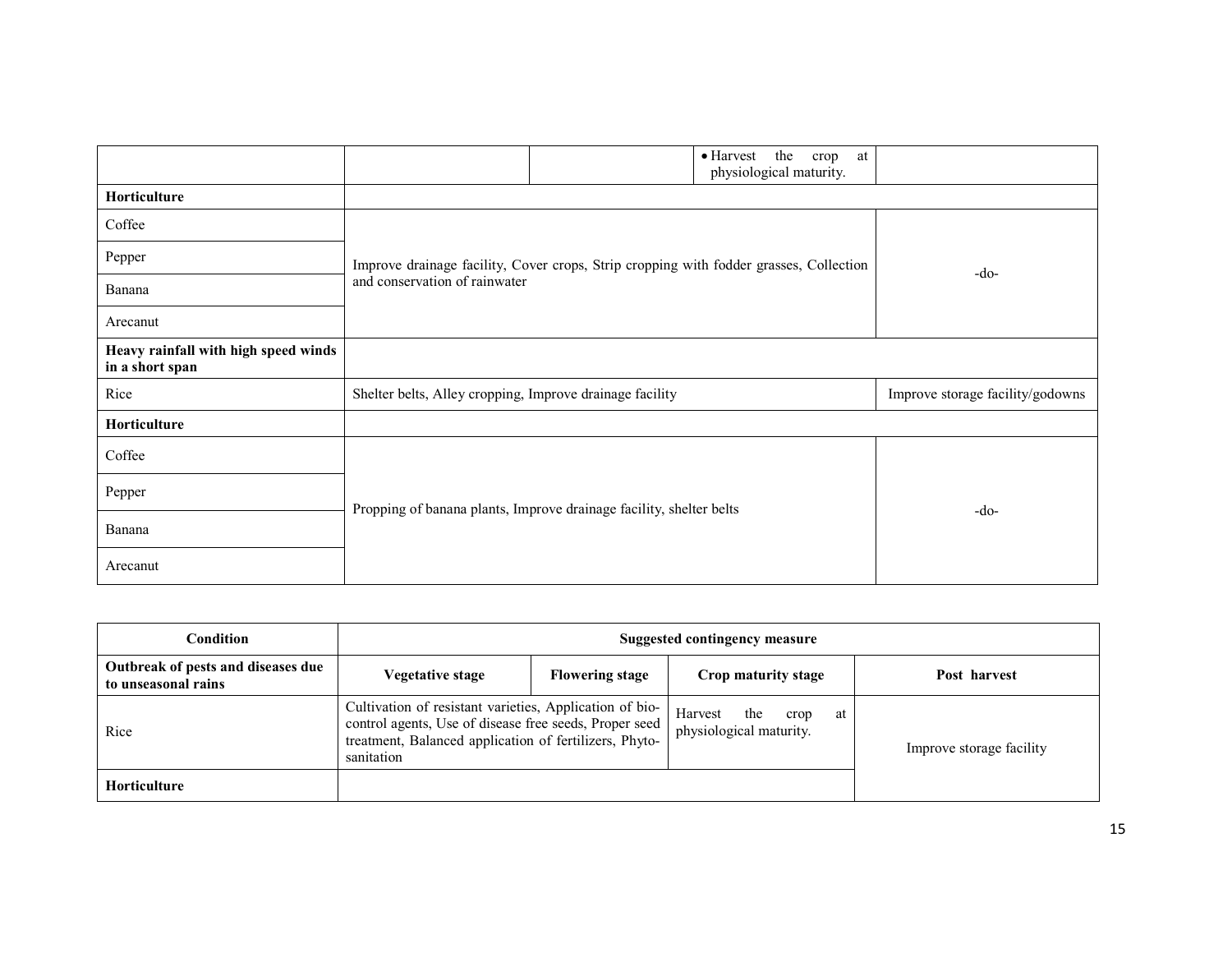| Coffee   | Remove dead leaves and twigs which harbor the resting stage of the fungus, Provide<br>proper drainage and spray 1 % BM before the onset of monsoon, Prune the affected<br>branches and protect the new shoots and berry stalks with 0.5% BM, Proper shade<br>regulation to avoid sun scalding.                                                                       |
|----------|----------------------------------------------------------------------------------------------------------------------------------------------------------------------------------------------------------------------------------------------------------------------------------------------------------------------------------------------------------------------|
| Pepper   | Remove and burn all infected plant debris and dead vines along with root system to<br>reduce the buildup of the inoculum in the field. Prune the runner shoots or tie back to<br>vines before the onset of monsoon. Prune off the leaves and shoots of vines to a<br>height of 2 feet from the soil. Application of bio-control agents.                              |
| Banana   | Remove and destroy severely infected and completely dried leaves, Use disease free<br>healthy planting material. Avoid any sort of root injury through intercultural<br>operations or by nematode infestation, Provide better drainage                                                                                                                               |
| Arecanut | Grow cover crops in the garden and apply <i>in situ</i> . Avoid water stagnation in the<br>garden by providing drainage facilities. Prophylactic spray of 1% Bordeaux mixture<br>with stickers once before the onset of south west monsoon followed by second and<br>third applications at 40-45 days interval. Collect and destroy all fallen and infected<br>nuts. |

# 2.3 Floods

| <b>Condition</b>                               | <b>Suggested contingency measures</b>                                                                                                                                                                                                                                                                                                                |                  |                           |                                                                                                 |  |
|------------------------------------------------|------------------------------------------------------------------------------------------------------------------------------------------------------------------------------------------------------------------------------------------------------------------------------------------------------------------------------------------------------|------------------|---------------------------|-------------------------------------------------------------------------------------------------|--|
| Transient water logging/ partial<br>inundation | Seedling / nursery stage                                                                                                                                                                                                                                                                                                                             | Vegetative stage | <b>Reproductive stage</b> | At harvest                                                                                      |  |
| Rice                                           | River embankments, Improve drainage facility, scientific and proper land utilization,<br>cultivation flood tolerant varieties, Crop insurance                                                                                                                                                                                                        |                  |                           | Harvest the crop at physiological<br>maturity, Cultivation of varieties<br>having seed dormancy |  |
| <b>Horticulture</b>                            |                                                                                                                                                                                                                                                                                                                                                      |                  |                           |                                                                                                 |  |
| Coffee                                         |                                                                                                                                                                                                                                                                                                                                                      |                  |                           |                                                                                                 |  |
| Pepper                                         | Timely cleaning, de-silting and deepening of natural water reservoir and drainage channels, Construction and protection of all the<br>flood protection embankments, ring bunds and other bunds. Dams and levees can also be constructed which can be used as<br>temporarily storing space which reduces the chances of lower plains getting flooded. |                  |                           |                                                                                                 |  |
| Banana                                         |                                                                                                                                                                                                                                                                                                                                                      |                  |                           |                                                                                                 |  |
| Arecanut                                       |                                                                                                                                                                                                                                                                                                                                                      |                  |                           |                                                                                                 |  |
| Continuous submergence                         |                                                                                                                                                                                                                                                                                                                                                      |                  |                           |                                                                                                 |  |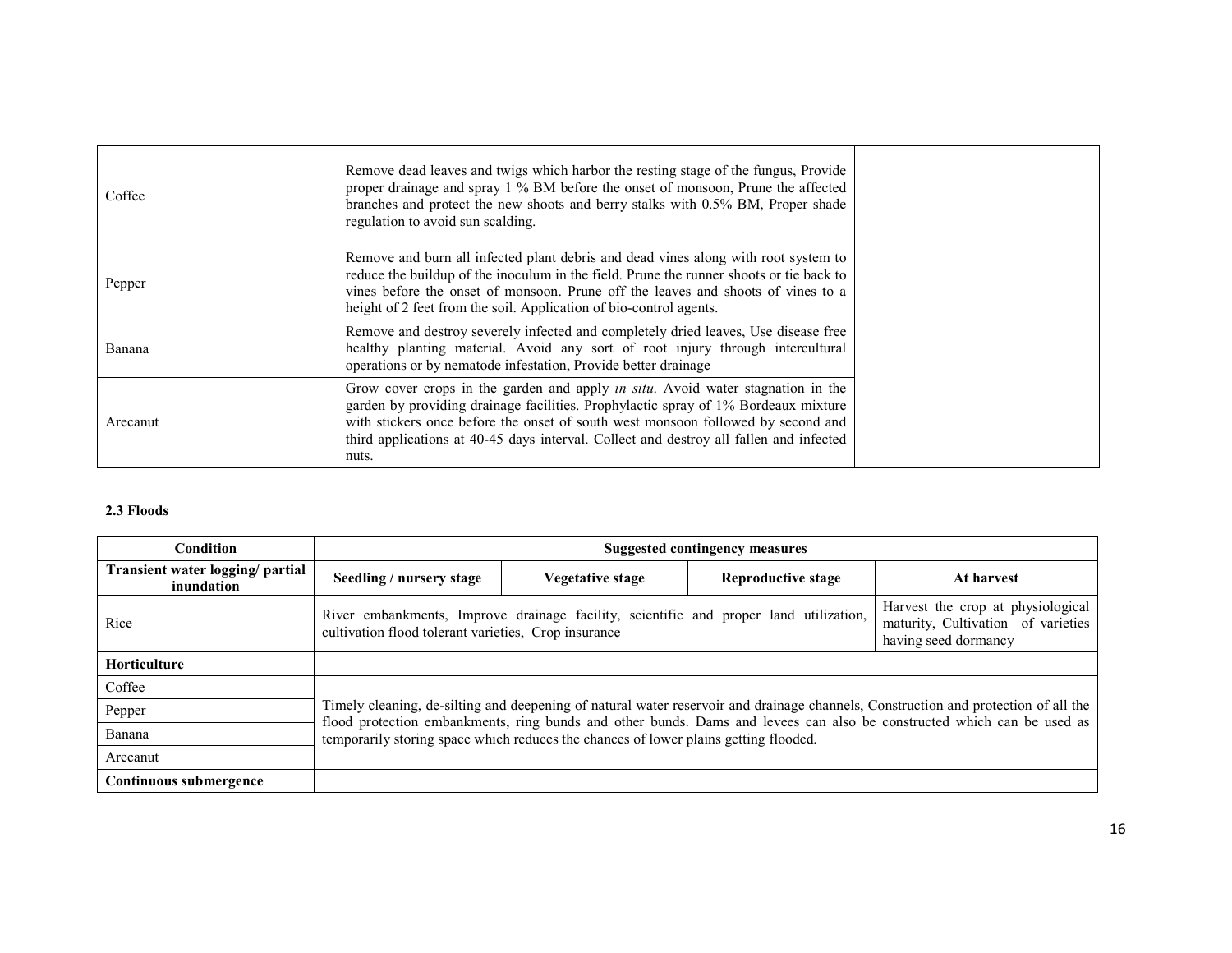| for more than 2 days |                                                                                                                                                                                                                                                              |
|----------------------|--------------------------------------------------------------------------------------------------------------------------------------------------------------------------------------------------------------------------------------------------------------|
| Rice                 | Cultivation flood tolerant varieties, Crop insurance, Improve drainage facility,                                                                                                                                                                             |
| <b>Horticulture</b>  |                                                                                                                                                                                                                                                              |
| Coffee               |                                                                                                                                                                                                                                                              |
| Pepper               | Timely cleaning, de-silting and deepening of natural water reservoir and drainage channels, Construction and protection of all the<br>flood protection embankments, ring bunds and other bunds. Dams and levees can also be constructed which can be used as |
| Banana               | temporarily storing space which reduces the chances of lower plains getting flooded.                                                                                                                                                                         |
| Arecanut             |                                                                                                                                                                                                                                                              |

#### 2.4 Extreme events: Heat wave / Cold wave/Frost/ Hailstorm /Cyclone

| Condition | <b>Suggested contingency measures</b> |
|-----------|---------------------------------------|
| Heatwave  | NA                                    |
| Coldwave  | <b>NA</b>                             |
| Frost     | <b>NA</b>                             |
| Hailstorm | NA                                    |
| Cyclone   | NA                                    |

#### 2.5Contingent strategies for Livestock, Poultry & Fisheries

### 2.5.1 Livestock

|                               | <b>Suggested contingency measures</b> |                               |                                                |  |  |
|-------------------------------|---------------------------------------|-------------------------------|------------------------------------------------|--|--|
|                               | <b>Before the event</b>               | During the event              | After the event                                |  |  |
| <b>Drought</b>                |                                       |                               |                                                |  |  |
| Feed and fodder availability  | Feed can be stored and fodder         | Fodder converted to silage    | When rain starts fodder cuttings can be        |  |  |
|                               | converted to silage & hay             | and Hay can be used. Straw    | planted and seed can be sown for getting       |  |  |
|                               |                                       | also can be used for feeding. | enough fodder.                                 |  |  |
| Drinking water                | Storage of water in tanks             | Stored water can be used and  | Rain water harvesting should be done.          |  |  |
|                               |                                       | cold water used for drinking  |                                                |  |  |
| Health and disease management | Vaccination<br>animals<br>of          | Shed should be clean. Allow   | Construction of sheds with proper ventilation- |  |  |
|                               | Planting of trees should be           | cool air to flow inside shed. | cleaning of shed everyday.                     |  |  |
|                               | done around the shed                  | Proper ventilation of shed.   |                                                |  |  |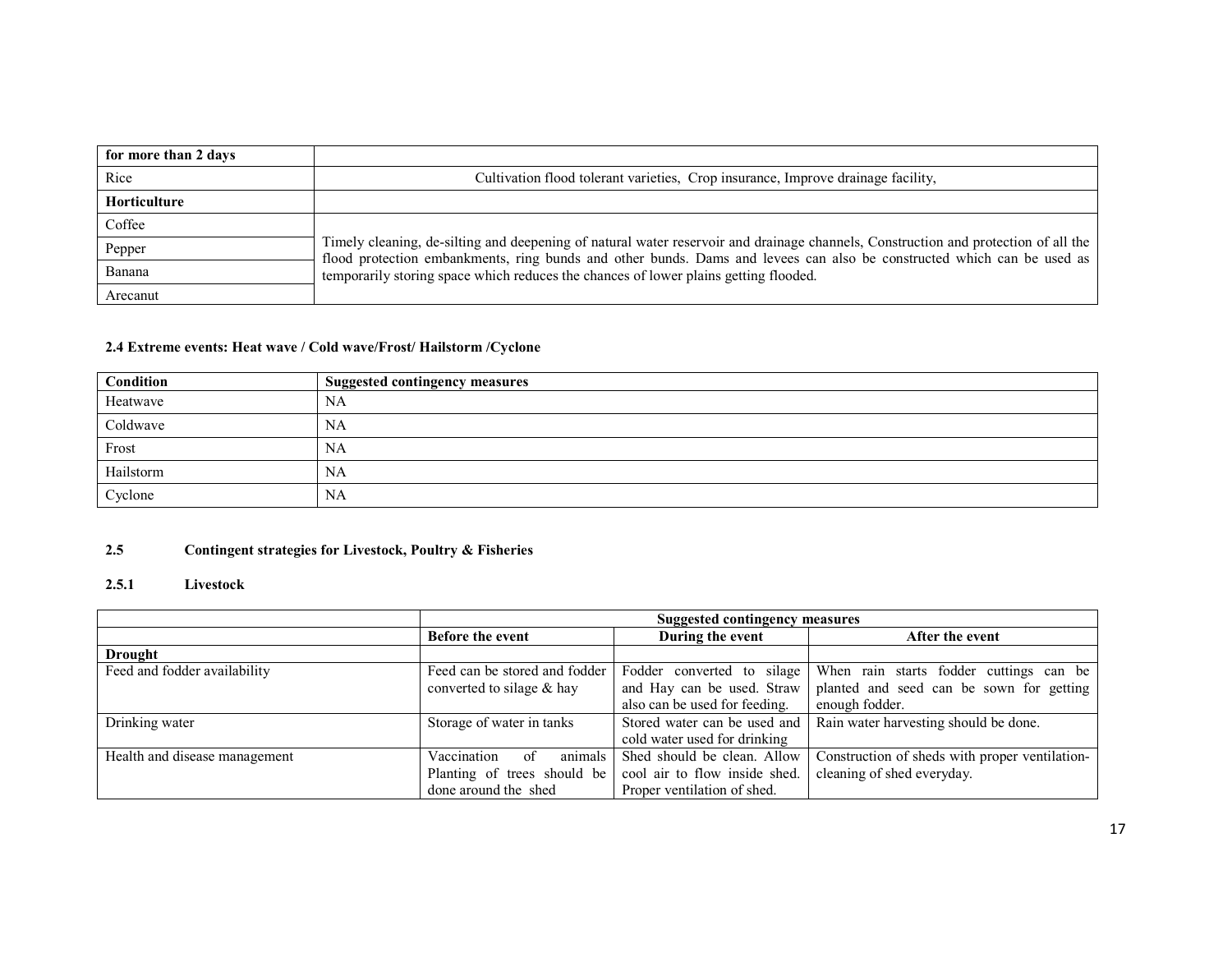| <b>Floods</b>                 |                                 |                                  |                                             |
|-------------------------------|---------------------------------|----------------------------------|---------------------------------------------|
| Feed and fodder availability  | Storage of feed and fodder in   | Feeding good quality feed and    | Feed and fodder - dry in sunlight           |
|                               | tight containers fungal<br>air  | fodder with                      |                                             |
|                               | attack.                         |                                  |                                             |
| Drinking water                | drinking<br>of clean<br>Storage | Provide hot water for drinking   | Storage of clean water - digging of wells.  |
|                               | water                           |                                  |                                             |
| Health and disease management | Provide balanced feed and       | Provide dry<br>atmosphere for    | mixture feed additives should be<br>Mineral |
|                               | vaccination<br>of animals at    | the sheds.                       | given.                                      |
|                               | proper time.                    |                                  |                                             |
| Cyclone                       |                                 |                                  |                                             |
| Feed and fodder availability  | Storage of feed and fodder      | Use the conserved fodder.        | Provide balanced feed and fodder            |
|                               |                                 |                                  |                                             |
| Drinking water                | Storage of water                | Provide<br>for<br>clean<br>water | Construction of tanks for storing water     |
|                               |                                 | drinking                         |                                             |

| Health and disease management  | Vaccination of animals                                                                          | Provide balanced feed and other feed Provide clean sheds for animals<br>additives |                                                                   |  |  |  |
|--------------------------------|-------------------------------------------------------------------------------------------------|-----------------------------------------------------------------------------------|-------------------------------------------------------------------|--|--|--|
| Heat wave and cold wave        | When heat wave is more cold water spraying. When cold wave is more light full covering of shed. |                                                                                   |                                                                   |  |  |  |
| Shelter/environment management | Construction of sheds with proper<br>ventilation. Planting trees around<br>sheds.               | And feed additives can be given                                                   | Dung should be removed<br>from pits.<br>Cleaning of surroundings. |  |  |  |
| Health and disease management  | Vaccination providing adequate feed<br>for animals                                              | Mineral mixture and feed additives<br>can be given                                | Proper feeding of animals                                         |  |  |  |

# 2.5.2 Poultry

|                             | Convergence/linkages with ongoing  |                                             |                                                    |                                                |
|-----------------------------|------------------------------------|---------------------------------------------|----------------------------------------------------|------------------------------------------------|
|                             | <b>Before the event</b>            | During the event                            | After the event                                    | programs, if any                               |
| <b>Drought</b>              |                                    |                                             |                                                    |                                                |
| Storage of feed ingredients | Storing of feed and<br>ingredients | Provide kitchen waste<br>and feed additives | Cultivation of maize and<br>other feed ingredients | Can be linked with ATMA, NREGS.<br><b>RKVY</b> |